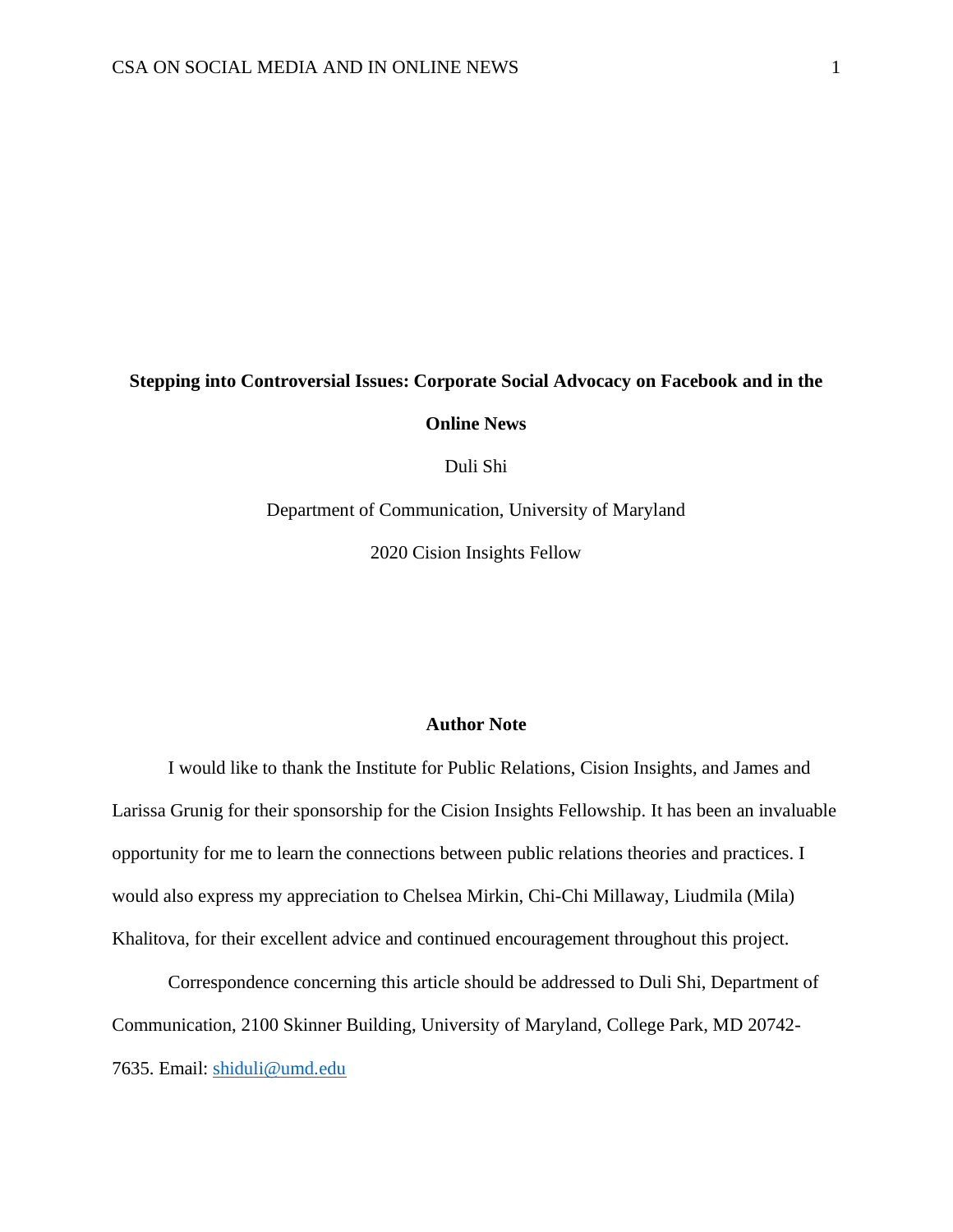#### **Abstract**

This research investigates how top companies' corporate social advocacy (CSA) practices have been covered by companies' own social media platforms and online news media. To this end, a content analysis was conducted to analyze 147 Facebook posts and 495 online news articles. This research first examined how CSA efforts have addressed internal and external stakeholders' interests. Results revealed that most CSA practices communicated on companies' Facebook posts and online news articles targeted external stakeholders. A higher level of social media engagement was generated when a post mentioned both internal and external stakeholders. Next, the research further explored how different corporate social initiatives (CSIs) were communicated. Although companies have primarily communicated cause promotion, other efforts such as corporate philanthropy, socially responsible business practices, and public statements demonstrated more values in arousing social media engagement. Further, socially responsible business practices and corporate philanthropic efforts were the most covered initiatives in online news. The tonality of CSA-related online news was generally positive, but the negative news coverage was more associated with internal stakeholders such as employees.

*Keywords*: corporate social advocacy, social media engagement, news media, stakeholders, corporate social initiatives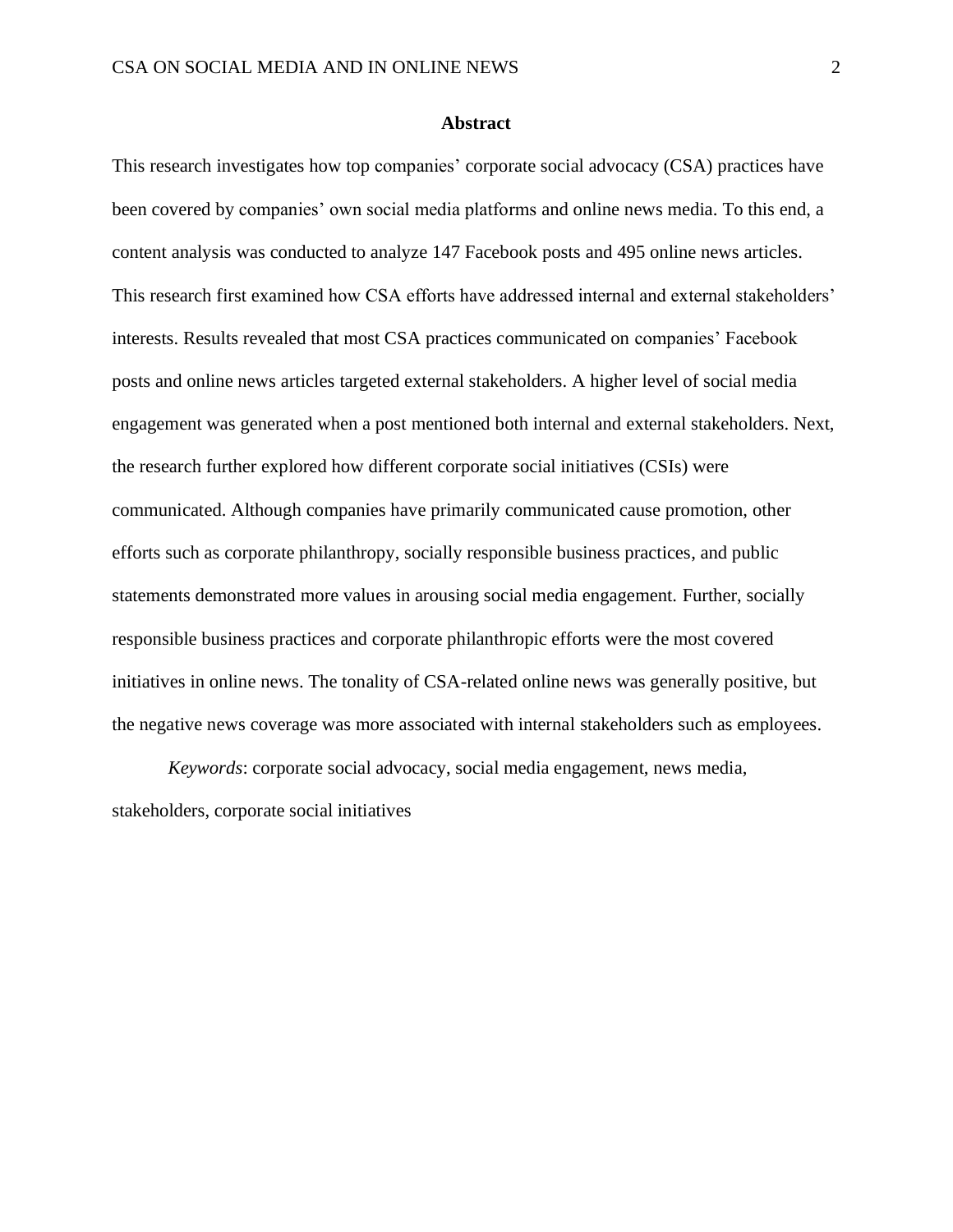# **Stepping into Controversial Issues: Corporate Social Advocacy on Facebook and in the Online News**

Businesses are becoming an emerging force in social change movements. For example, during the Black Lives Matter social movement, many companies declared their support by making statements or contributing substantial money to anti-racism causes (Duarte, 2020). In addition, company giants such as Nike have the power to support marginalized groups by initiating a variety of campaigns (Waymer & Logan, 2021). Dodd and Supa (2014) termed this communication practice corporate social advocacy (CSA), which is "an organization making a public statement or taking a public stance on social-political issues" (p.5). CSA expands upon corporate social responsibility (CSR) by focusing on how businesses engage in socially or politically controversial issues where they risk reputational damage (Wettstein & Baur, 2016). CSA is a vital PR function because it engages publics beyond current stakeholders (Dodd & Supa, 2015). Prior research has examined the effect of CSA on financial outcomes (Afego  $\&$ Alagidede, 2021; Dodd & Supa, 2014; 2015), human resource management (Turner et al., 2019), attitudes towards controversial social issues (Parcha & Kingsley Westerman, 2020), brand loyalty (Park & Jiang, 2020), and corporate reputation (Lim & Young, 2021). But the legitimacy gap can also exist for CSA, meaning that stakeholders' expectations and the actual CSA behaviors can differ (Yim, 2021). Overall, research on CSA is relatively new and more research is needed to uncover how CSA has been communicated in different channels to prepare practitioners for the opportunities and risks.

This study aims to investigate how diverse companies' CSA practices have been covered in online news and on companies' own social media platforms. Furthermore, it explores the effect of CSA communication on social media engagement behaviors on Facebook. Prior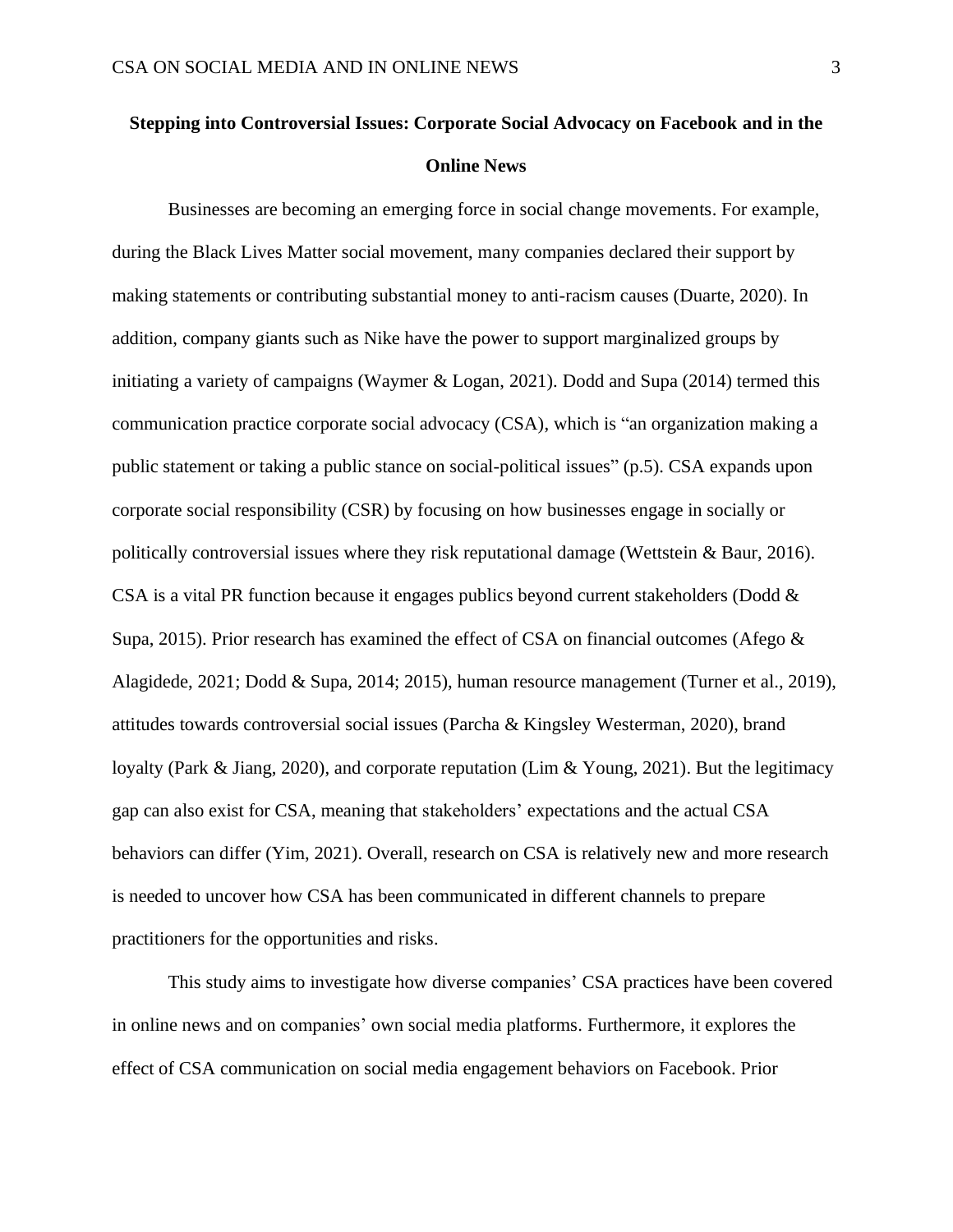literature has noted the potential of communicating CSA through social media channels to build corporate reputation (Lim & Young, 2021) and facilitate people's engagement with brand-related communication (Park & Jiang, 2020). In the meantime, literature on CSR has highlighted the crucial role of news media in affecting how people interpret CSR and assess what aspects of CSR are important (Lee & Carroll, 2011; van den Heijkant & Vliegenthart, 2018). Media channels that are not controlled by the company present more credibility in CSR communication, whereas company-controlled communication channels allow direct and interpersonal interactions (Kim & Ferguson, 2014). Given the multiple sources from which stakeholders learn about companies' advocacy efforts, it is vital to understand how CSA-related information is disseminated across different channels. Therefore, this study employs a quantitative content analysis of 147 Facebook posts and 495 online news articles about CSA.

The findings of this study contribute to our understanding of CSA communication in online news and social media, which has theoretical implications for public relations (PR) and corporate social responsibility (CSR). First, most CSA research has focused on a single source (Carroll, 2011), even though stakeholders receive information about CSA from different sources and channels. Thus, this study enhances our knowledge of how CSA efforts have been covered and framed in company-controlled and -uncontrolled channels. It also provides practical suggestions about campaign design, stakeholder management, media relations, and social media monitoring for practitioners to effectively and strategically communicate CSA. Ultimately, this study helps demonstrate the capacity of CSA as an important PR function in fulfilling organizations' purposes, promoting issues, building relationships with diverse stakeholders, and engaging in public debates.

## **Literature Review**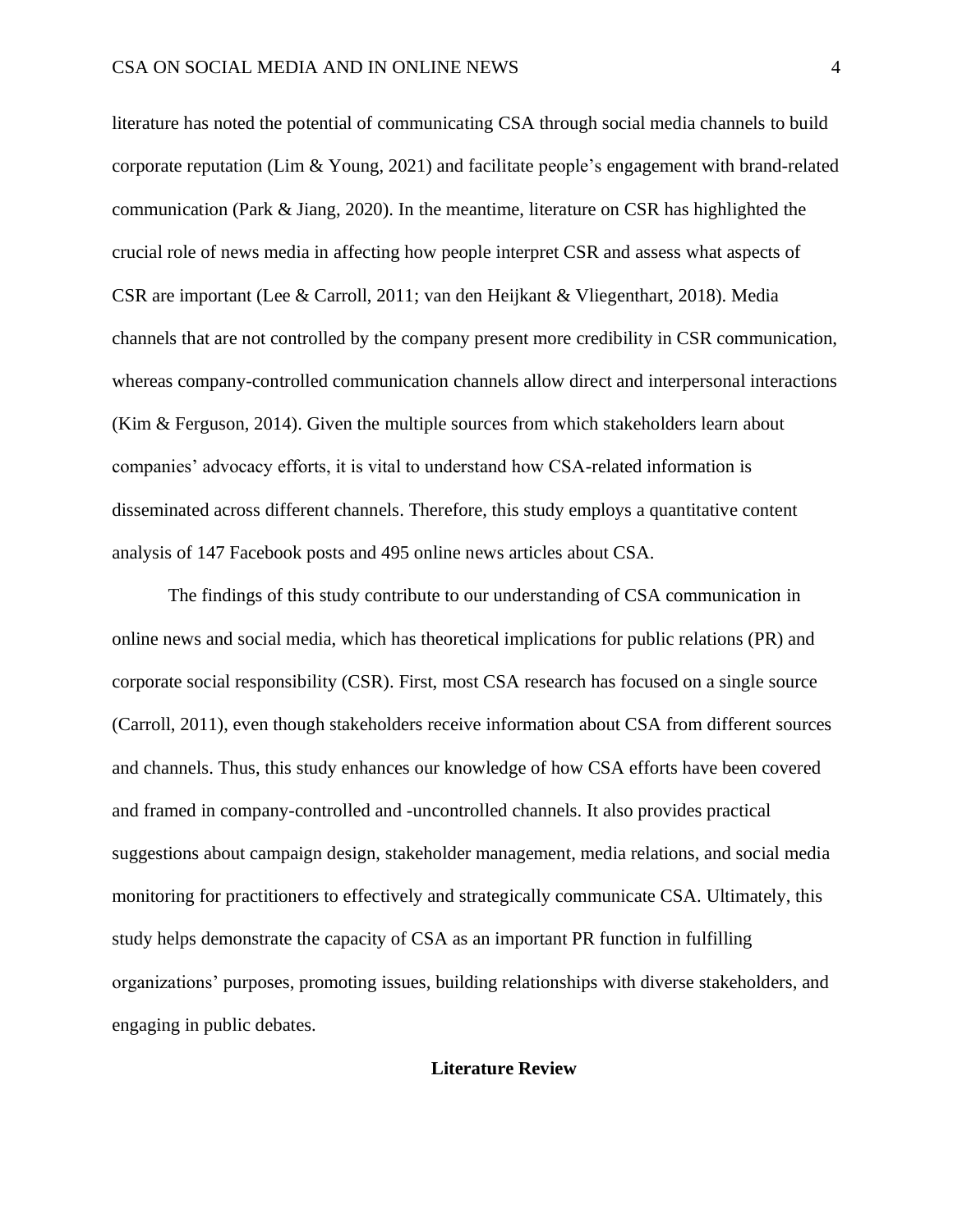## **Corporate Social Advocacy**

As a rising concept in public relations, taking a stance on controversial sociopolitical issues (i.e., CSA) is a voluntary activity that affects stakeholders' perceptions of social responsibility (Dodd & Supa, 2014). CSA has the potential to signal a company's unique culture or identity, which can attract supporters who share similar values (Afego & Alagidede, 2021). It has been perceived as "a corporate identity signal" (Park & Jiang, 2020, p.17) and "an effective relational communication strategy" (Browning et al., 2020, p.1). As a related concept to corporate social responsibility (CSR), CSA carries a controversial nature and can bring supporters, boycotters, or noncotters (Hong & Li, 2020). CSA highlights the critical role of communication (Waymer & Logan, 2021). Waymer and Logan (2021) considered CSA a form of engagement with moral judgment, and generating conversation is one important purpose. It is an essential but complex firm strategy worthy of further investigation (Bhagwat et al., 2020).

CSA can affect stakeholders cognitively, affectively, and behaviorally, and it is inherently both beneficial and risky (Hong  $&$  Li, 2020). Based on their reactions to CSA, stakeholders can become supporters, boycotters, or noncotters (Hong & Li, 2020). To effectively practice CSA, companies are encouraged to make connections between the issues they support and their values and identities (Afego & Alagidede, 2021). Yim (2021) pointed out that CSA legitimacy should be established with "a good fit with public expectations of the corporation itself and corporate standards of behavior" (p.62). In other words, an organization is perceived as credible and authentic when its CSA is consistent with its own values and aligned with public expectations (Yim, 2021). It is critical to enact authenticity in CSA practices (Kim & Young, 2021). Whether the effect of CSA on organizational outcomes is positive or negative largely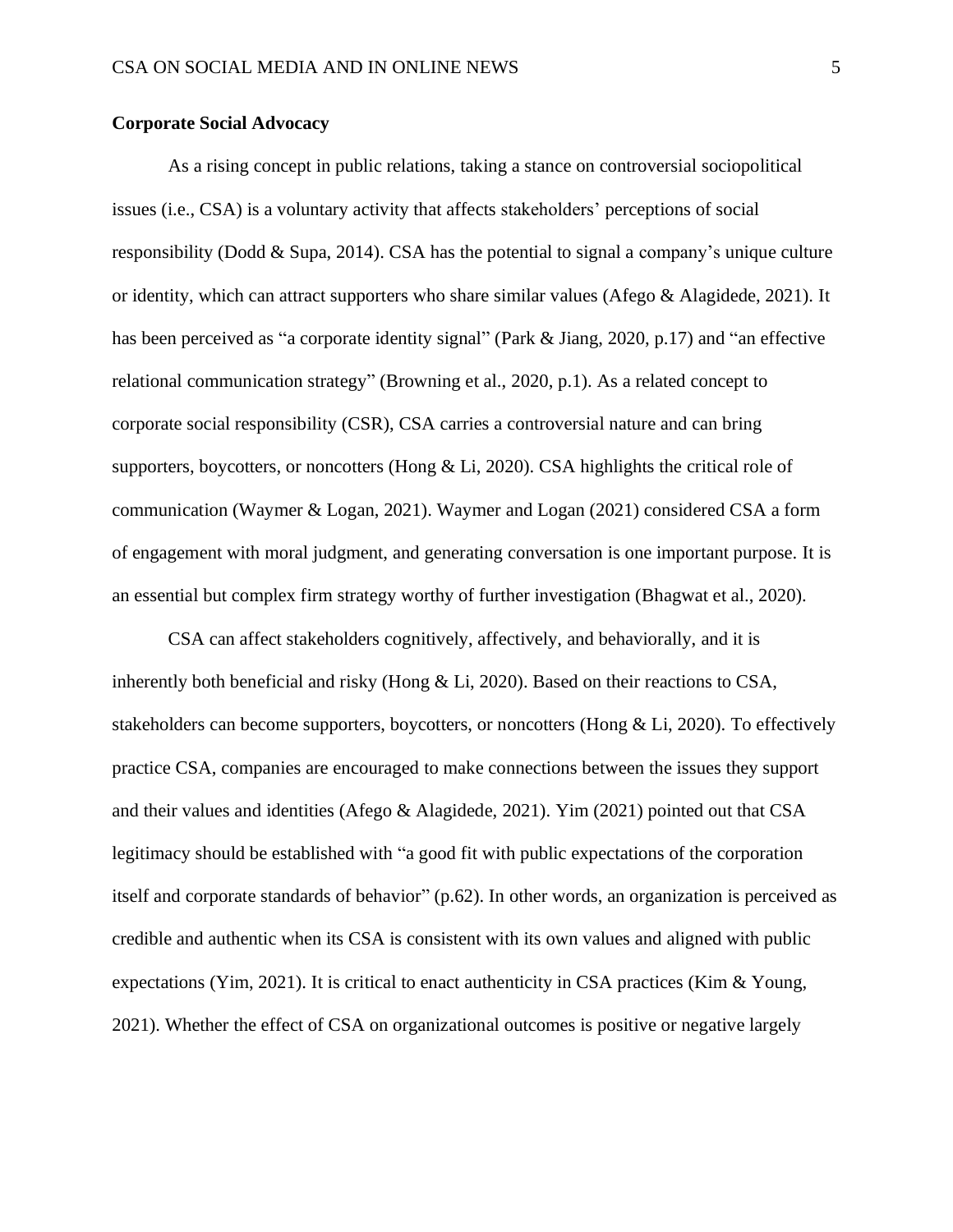depends on the stakeholder groups (Dodd & Supa, 2014). Browning et al. (2020) also suggested that organizations consider stakeholders influenced by CSA.

## **Stakeholder Approach**

Corporate communication, including CSR and CSA, primarily centers on the stakeholder approach. A stakeholder is "any individual or group that maintains a stake in an organization in the way that a stakeholder possesses" (Fassin, 2009, p.116). Stakeholders consist of various constituents such as management, shareholders, business competitors, customers, employees, civil society, communities, and governments, among others. The emergence of the concept *stakeholder* demonstrates that companies begin to think broadly about diverse groups or constituencies (Clarkson, 1995). Fassin (2009) redefined the stakeholder model by proposing three distinct groups: stakeholders, stakewatchers, and stakekeepers. O'Connor and Spangenberg (2008) recommended using a multi-stakeholder dialogue framework as an appropriate way to evaluate overall CSR performance across sectors. In their stakeholder categories, internal stakeholders include employees, company management, and non-staff shareholders; external stakeholders include suppliers, customers, banks, etc.; broader stakeholders are discourse partners, such as NGOs, associations, partner companies, local authorities (O'Connor & Spangenberg, 2008). Cho et al. (2017) categorized the major stakeholders in CSR communication into internal and external. To achieve effective CSR communication, companies should involve various internal and external stakeholders' voices (Cho et al., 2017). Prior literature suggested that CSR practices should respond to demands from both internal and external stakeholders (Yuan et al., 2011).

CSA offers companies a chance to redefine their stakeholders by signaling their key values and identities (Gaither et al., 2018). However, perceptions of CSA vary across different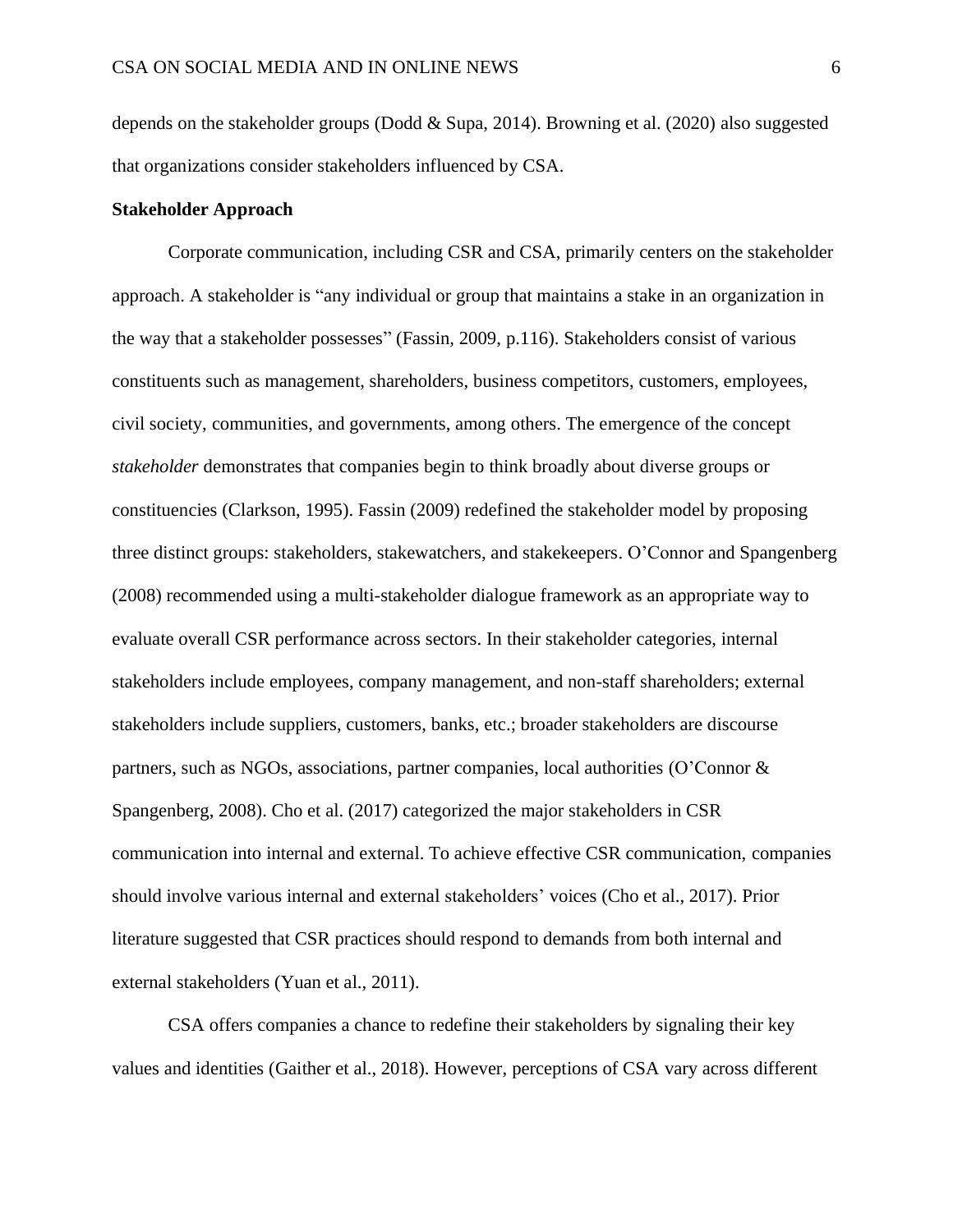stakeholder groups (Dodd & Supa, 2014) because CSA may deviate from key stakeholders' (customers, employees, government) personal and/or political values (Bhagwat et al., 2020). In addition, engaging in controversial social causes can potentially affect "a broader group of stakeholders" (Afego & Alagidede, 2021, p. 52). Bhagwat et al. (2020) discovered that investors generally had adverse reactions to CSA, especially when it was not aligned with key stakeholders' personal values and signaled intensive resource commitment. However, they found that investors and customers reacted more favorably to CSA with aligned values. Thus, it is important to understand how companies strategically target stakeholders in their CSA efforts, which is still understudied in the extant literature.

#### **Corporate Social Initiatives (CSIs)**

The concept of corporate social initiatives (CSIs) facilitates business practitioners' decision-making process when supporting social causes. CSIs are "major activities undertaken by a corporation to support social causes and fulfill commitments to *corporate social responsibility*" (Kotler & Lee, 2005b, p.22). Kotler and Lee (2005b) proposed six categories of CSIs, including cause promotion, cause-related marketing, corporate social marketing, corporate philanthropy, community volunteering, and socially responsible business practices. First, cause promotion posts support social causes through "sharing messages, promoting causes, or paid sponsorship" (Austin & Gaither, 2016, p.299). Second, cause-related marketing contributes to social causes by using sales or business revenue (Kotler & Lee, 2005a). Third, corporate philanthropy is about direct donations to support a social cause (Kotler & Lee, 2005a). Finally, socially responsible business practices create business practices to advocate for the social cause (Kotler & Lee, 2005a; Austin & Gaither, 2016). In particular, Kotler and Lee (2005a) highlighted the strategic role of corporate social marketing (supporting behavior change campaigns) because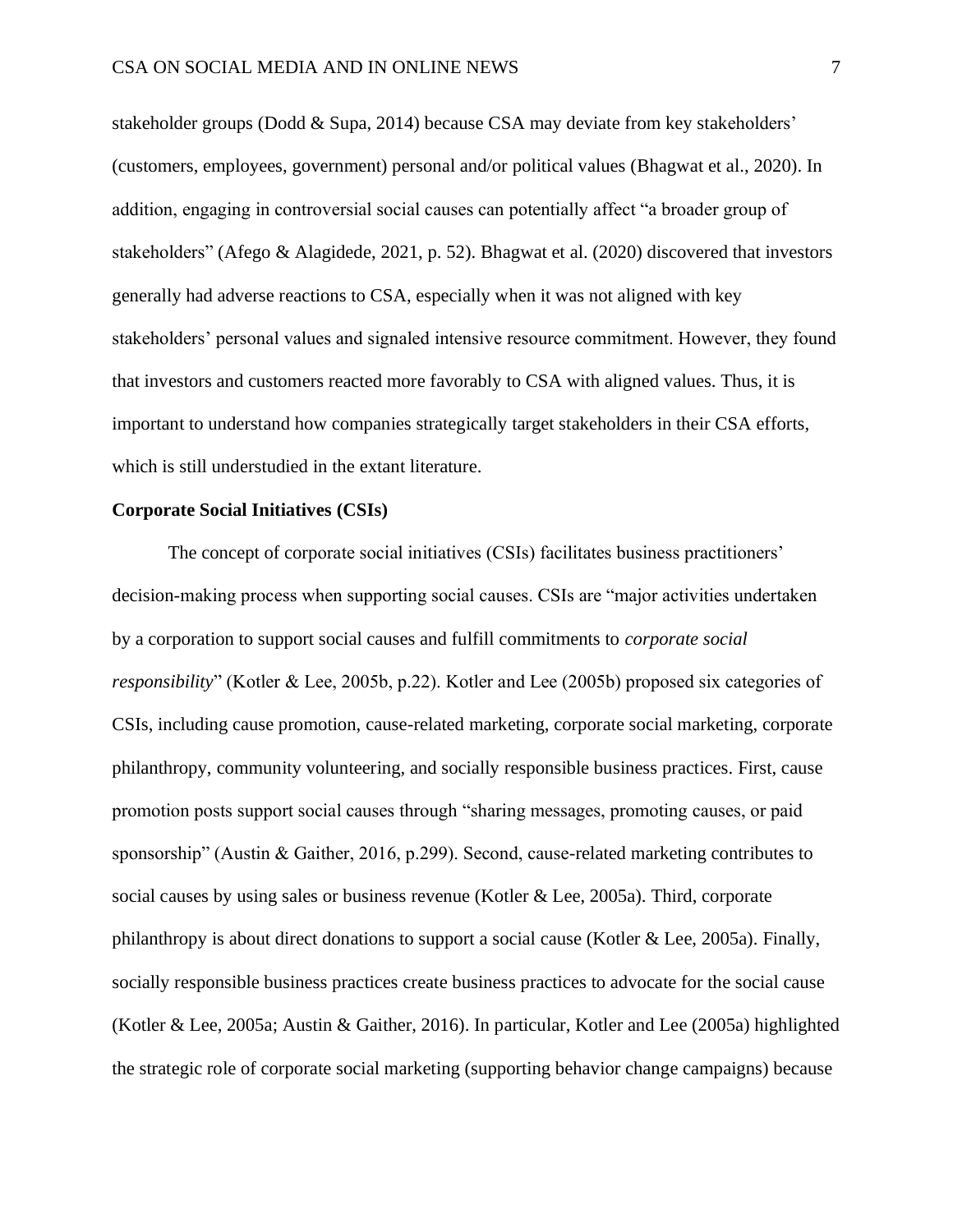it has the potential to align "what society needs and a company's goals and objectives" (p.102). Austin and Gaither (2016) applied these categories to analyze Coca-Cola's Twitter posts about sustainability initiatives, and they discovered that socially responsible business practices received the most positive public response and cause promotion received the most negative. Furthermore, the type of CSIs can have a more significant impact on controversial topics, and more research should be devoted to examining a continuum of CSA efforts (Austin & Gaither, 2016). Investigating how companies communicate different types of CSIs can offer an overall view of existing CSA practices.

#### **Communicating CSA on Social Media**

Social media offer new and vital options for companies to communicate their specific socially responsible initiatives directly with significant stakeholders (Austin & Gaither, 2016). An organization's social media accounts serve as the voice of the organization and help garner attention from the general public (Wang  $\&$  Huang, 2017). The presence of corporations on Facebook positively affects corporate reputation because it can indicate the potential openness to dialogue (Vogler & Eisenegger, 2021). In the CSR context, social media enable companies to disseminate information about their CSR practices without being affected by the gatekeeping function of the news media (Vogler & Eisenegger, 2021). Kim and Ferguson (2014) suggested that a company use itself as a communication source to engage in active CSR communication with external stakeholders. For high-CSR companies, social media bring more possibilities for stakeholder engagement, awareness, and social support, given social media's characteristics (i.e., dialogic, uncontrollable, coordinated effect) (Lee et al., 2013). Internal and external stakeholders respond favorably to CSR-related messages on an organization's social media account (Wang & Huang, 2017). In sum, social media enable companies to inform, involve, and engage a wide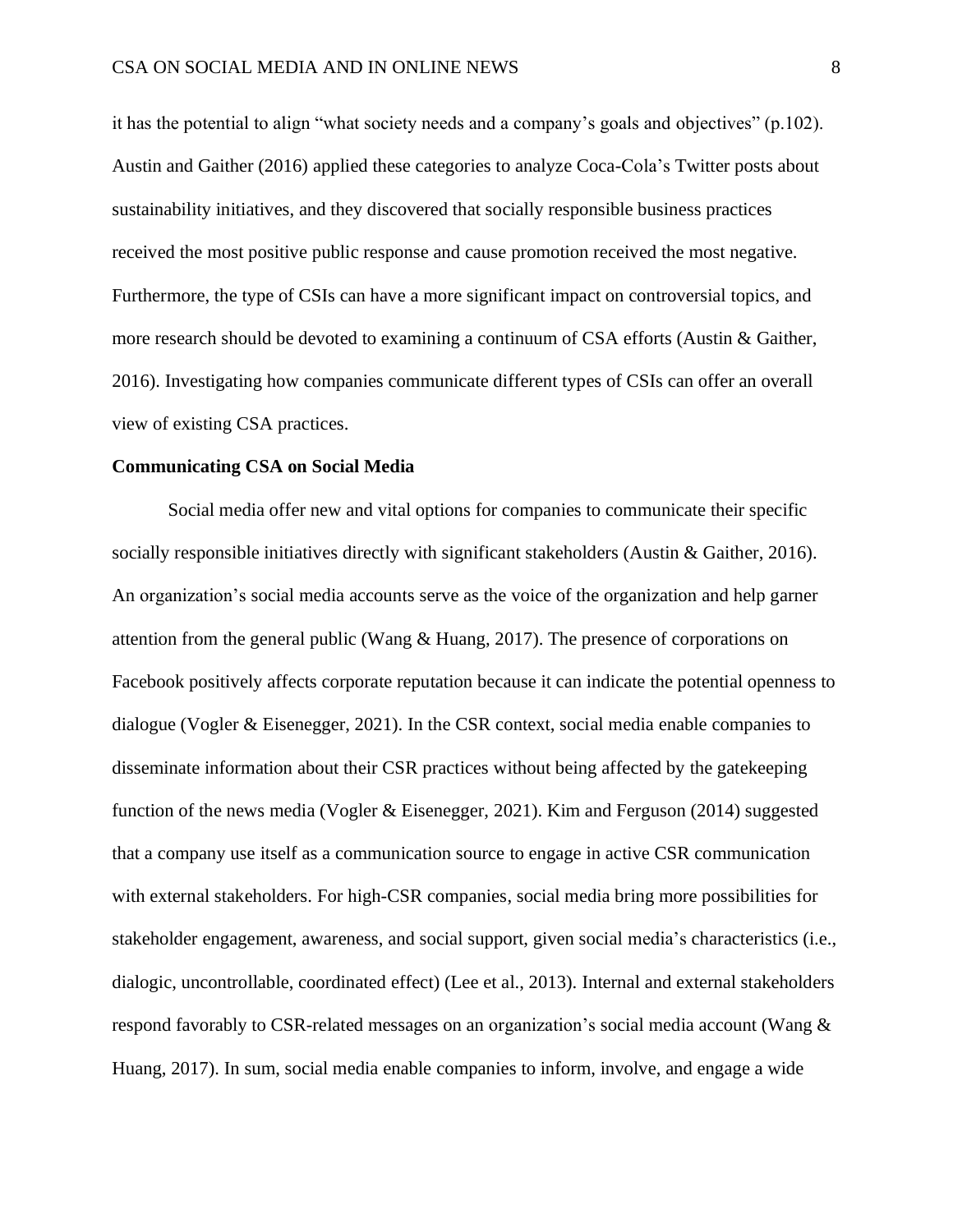range of stakeholders and allow stakeholders to express their evaluations of companies and CSR activities (Cho et al., 2017).

The growth of social media plays an even more critical role in CSA because competing opinions can be amplified in the social media environment. Companies advocate sociopolitical issues through social media channels, which affects corporate reputation (Lim & Young, 2021). During a CSA, people interact with others, including the company, to engage in a social media brand community (Park & Jiang, 2020). Social media lead to increased awareness of CSA, and both boycotters and advocators emerge in social media (Rim et al., 2020). It facilitates the effect of CSA on people's engagement in brand-related communication (Park & Jiang, 2020). Moreover, social media provide discursive spaces for people to express diverse opinions. For example, Ciszek and Logan (2018) discovered that social media functioned as "a reservoir of ideological discourses, reflecting completing perspectives about race in the United States," in the case of Ben & Jerry's support for Black Lives Matter (p. 124). When companies take stances on sociopolitical issues, they simultaneously face opportunities and challenges in the era of social media. Park and Jiang (2020) indicated that there is a need for more research on the effect of CSA on social media engagement. Therefore, the first research question is proposed.

RQ1: How do companies have communicated CSA (i.e., major target stakeholders and

CSIs) on social media?

## **Social Media Engagement**

Social media allow companies to monitor and measure social media users' engagement behaviors by looking at the number of reactions (Luo et al., 2015; Saxton & Waters, 2014). Social media engagement mediates the effect of CSA activity and people's identification with the company (Park & Jiang, 2020). Kim and Yang (2017) categorized Facebook behaviors into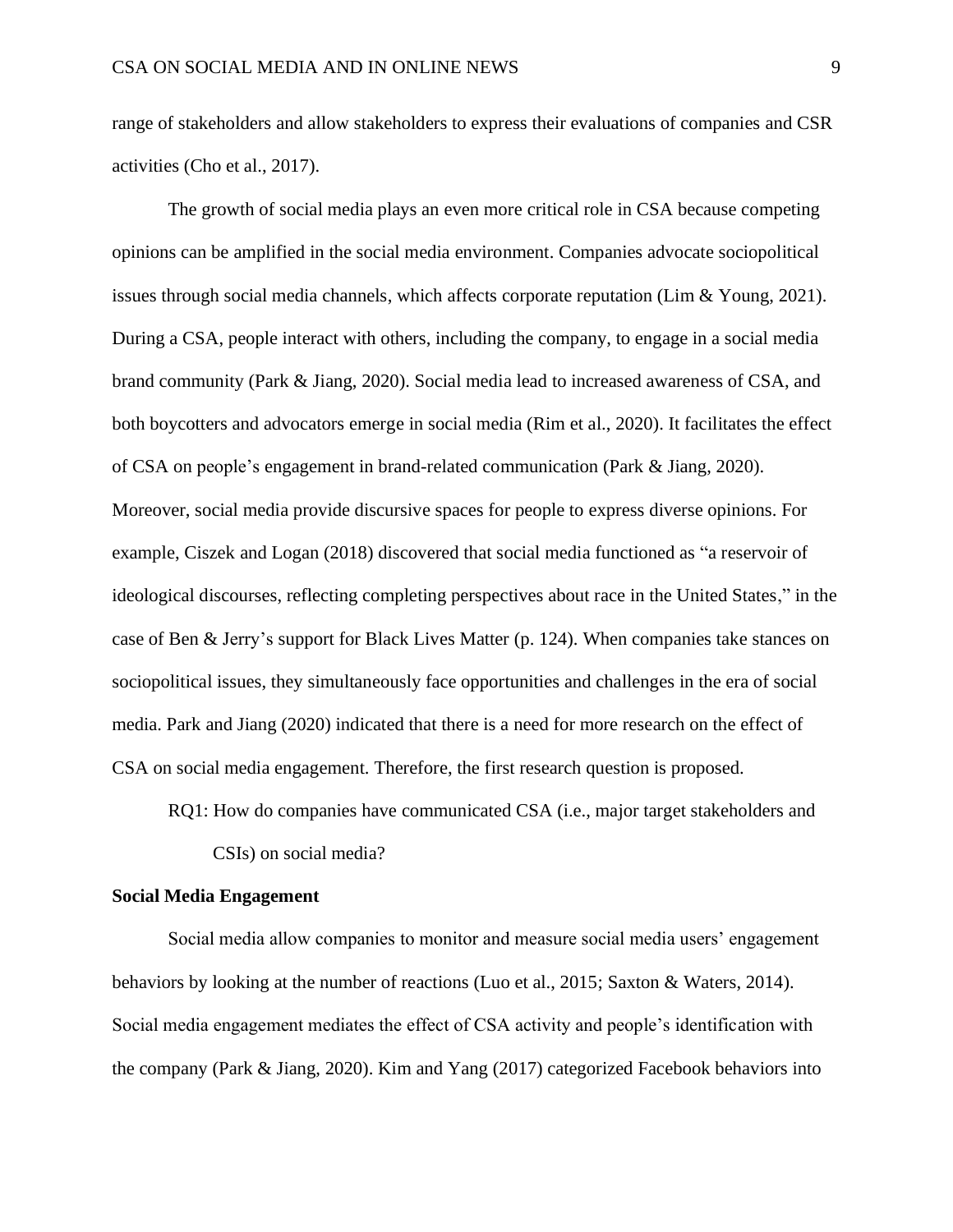hierarchical levels from the lowest (*like*), to the intermediate (*comment*), and to the highest (*share*), based on the required cognitive effort. They further pointed out that "like is affectively, comment is cognitively elicited, and share is either affective or cognitive or a combination of both" (p.447). Different digital technologies provide more possibilities for engagement outcomes. For example, Facebook introduced new "Reaction" features, including *love*, *haha*, *wow*, *sad*, and *angry* in 2016, and added *care* in 2020. These new reaction features on Facebook are helpful for users to express various emotions without high cognitive efforts (Yang et al., 2020). The second research question is to understand how social media engagement behaviors are affected by CSA communication.

 RQ2: How do companies' CSA communication affect people's social media engagement behaviors?

## **News Media Coverage of CSA**

Although there has been limited research on news media coverage of CSA, the literature on CSR-related news media is increasing. Compared with company-controlled communication channels (e.g., websites, social media accounts, etc.), the voices of diverse stakeholders can be represented in CSR-related news media (Tam, 2019). Given the uncontrolled nature, news media have the potential to enhance the credibility of CSR communication (Kim & Ferguson, 2014). Agenda-setting theory (McCombs & Shaw, 1972) also offers invaluable insight into how media influence audiences' perceptions of CSR because media set the public agenda. News media affect how people interpret CSR and assess what aspects of CSR are important (Lee & Carroll, 2011; van den Heijkant & Vliegenthart, 2018). Building the CSR agenda in news media plays a crucial role in building corporate reputation (Lee & Riffe, 2017). Vogler and Eisenegger (2021) discovered that corporate reputation was associated with tone and salience in news media.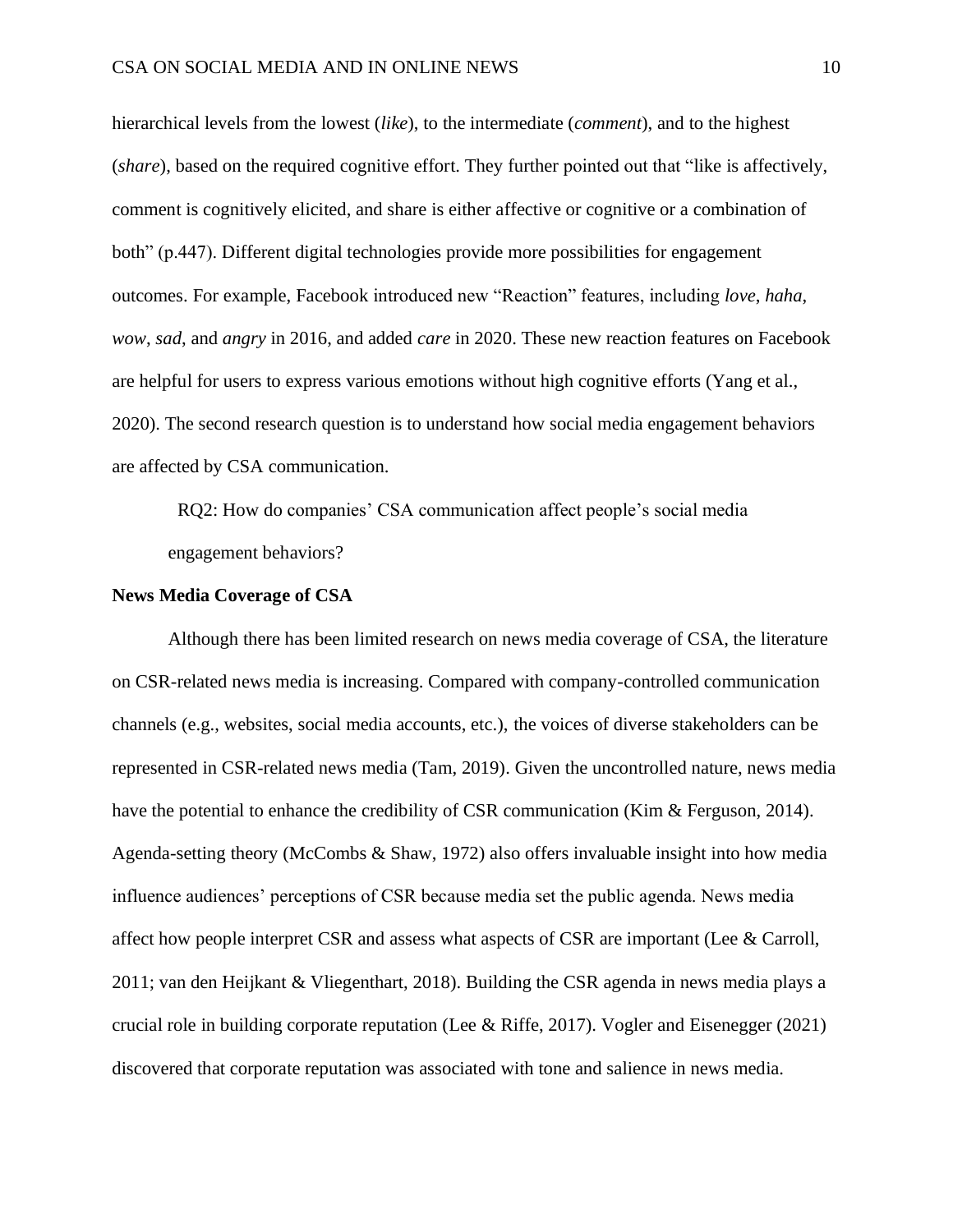Stakeholders' familiarity with CSR activities increases with exposure to news coverage, which ultimately contributes to their perceptions of a particular company (Lee & Carroll, 2011). With the rise of CSR-related media coverage, Carroll (2011) called for more research on CSR-related news coverage to uncover "the organization-CSR-media interface" (p.439). Moreover, scholars have yet to address how news media have portrayed companies' social advocacy efforts. Thus, the third research question is proposed.

RQ3: How do online news cover CSA (tonality, major target stakeholders, CSIs)?

#### **Method**

A quantitative content analysis was conducted to answer the research questions. Prior scholars have used content analysis to analyze CSR practices (e.g., Cho & Hong, 2009; Kwon & Lee, 2021; Shi, 2021) and understand stakeholder responses to CSA (Gaither et al., 2018). The Fortune Worlds' Most Admired Companies ranking (2020), which covers nine criteria including social responsibility, was used in this study to select studied organizations. Based on the available data on the Cision Insights' Horreum platform, 37 companies were chosen for data collection (see Appendix A). Only U.S. companies were chosen because CSA may vary across countries (Afego & Alagidede, 2021). In this study, a content analysis was conducted for both companies' Facebook posts and online news articles from July 31, 2019, to August 1, 2020.

## **Data Collection**

**Facebook.** As the most popular social media worldwide (Statista Research Department, 2021), Facebook was the social media platform selected for this study. The CrowdTangle API was used to collect posts from identified companies' public accounts. CrowdTangle is a tool offered by Facebook to collect data from public content on social media (Bleakley, 2020). A list of the Facebook page IDs was created on the CrowdTangle platform. Keywords or keyword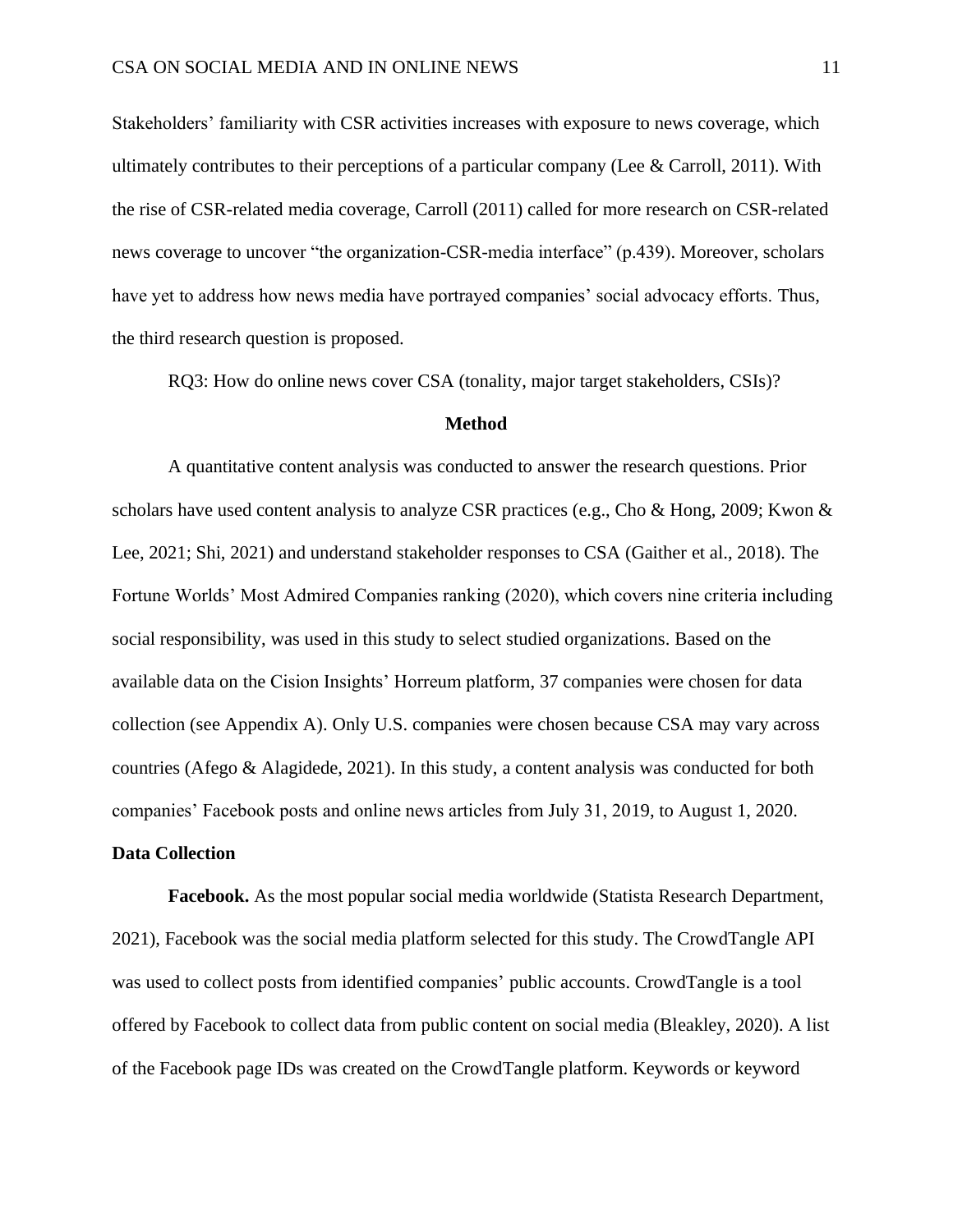strings were developed from the literature and mass media news for four topics: race relations, LGBTQ rights, gun control, and immigrants/refugees. For every post, basic information was collected, such as the created timestamp, the number of reactions, the number of shares, the number of comments, text, and the embedded links, as suggested by Phadke and Chandaluri (2019). After manually screening the posts for relevance, 147 Facebook posts from 31 companies remained in the final sample.

**Online News.** For the online news media, Cision Insights' Horreum platform was used to collect online news articles from 86 online media outlets such as yahoo.com, vice.com, cnbc.com, time.com, among others. These online media outlets were selected because they were identified as popular online media with more than 10,000,000 followers listed in Horreum. Only the issue of race relations was selected, given the widespread media attention after the death of George Floyd in June 2020. In total, 27,865 news articles were collected about the issue of race relations, including the Black Lives Matter social movement. After removing the duplicates, 18,535 news articles remained. Given the large portion of irrelevant news articles, a script written by Java was created to filter the news based on keywords in the titles and URLs, and 667 news articles remained. After a further step of manual screening, 495 news articles about 25 companies' CSA were coded.

#### **Coding Scheme**

A codebook was developed based on prior literature and was revised to adapt to the studied context.

**Type of CSIs.** Based on Kotler and Lee's (2005a, 2005b) categories of CSIs, practices in CSA were coded as cause promotion, cause-related marketing, corporate social marketing, corporate philanthropy, community volunteering, and socially responsible business practices.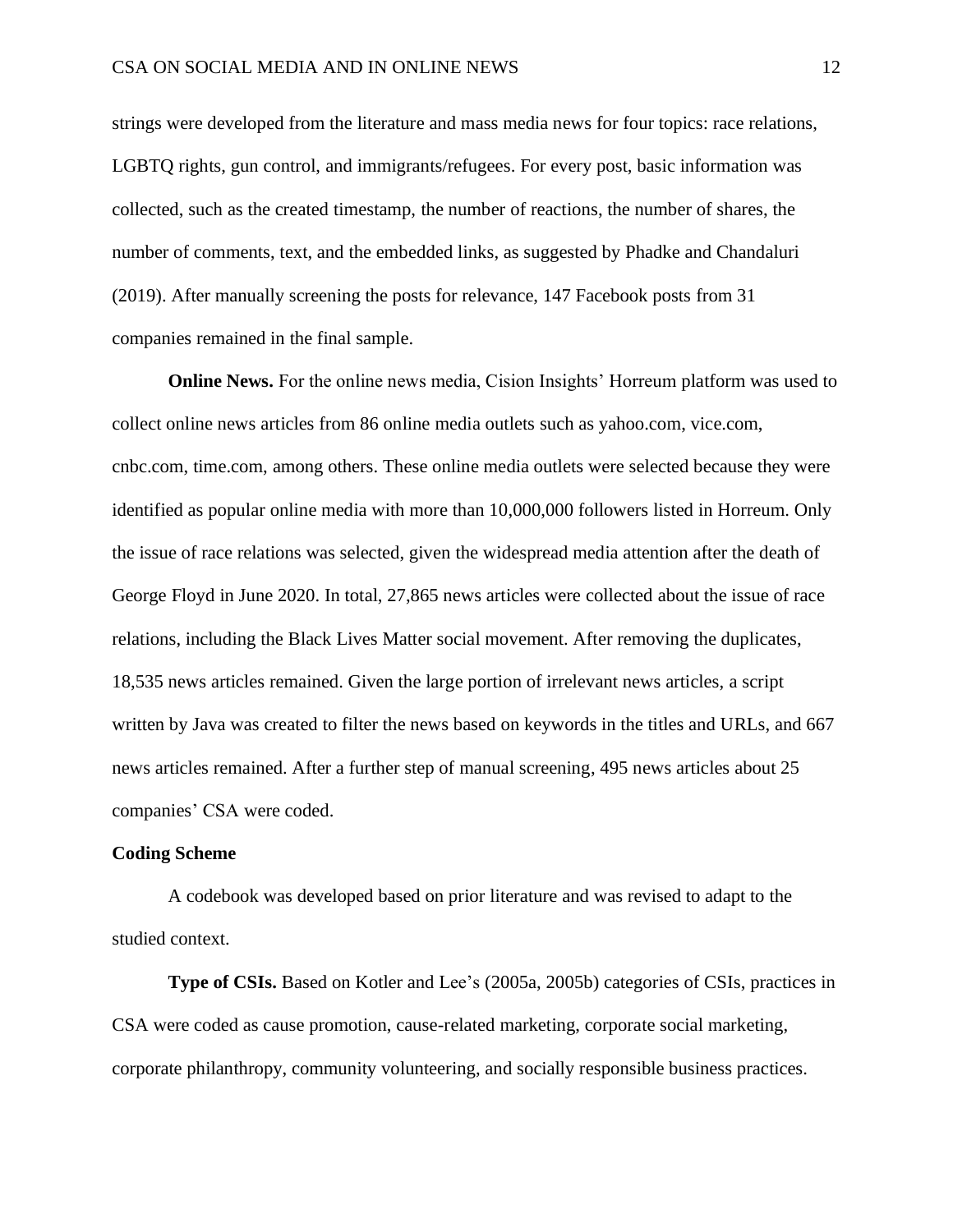Public announcement and the option of "Other" were added to cover all possible practices in this studied context. The coder provided a brief description of the initiative when "Other" was selected.

**CSA Major Target Stakeholders.** Based on prior literature (Cho et al., 2017; O'Connor & Spangenberg, 2008), the major stakeholders targeted by CSA efforts were coded into three categories: internal, external, and both. Internal stakeholders include the employees, company management, and non-staff shareholders. External stakeholders include suppliers, customers, nonprofit organizations, government, banks, NGOs, associations, partners, local authorities, communities, society overall. The option "both" means a CSA practice involves both internal and external stakeholders.

**News Tone.** News tone was coded as positive, negative, mixed, and neutral.

**Social Media Engagement Behaviors**. The numbers of like, comment, share, and reaction features (*love*, *haha*, *wow*, *sad*, *angry*, *care*) were collected to measure social media engagement, as suggested by prior literature (Kim & Yang, 2017; Yang et al., 2020).

#### **Results**

## **CSA on Facebook**

Among analyzed 147 Facebook posts, the issue of race relations was prevalently communicated (*N* = 75, 51%), followed by LBGTQ rights (*N* = 63, 43%), immigrates/refugee (*N*  $= 3, 2\%$ ), and gun control ( $N = 1, 1\%$ ). Three posts mentioned both race relations and LGBTQ+.

Descriptive statistical analyses were conducted with each variable to answer RQ1 about how CSA has been communicated on Facebook. First, more than half studied Facebook CSArelated posts targeted external stakeholders ( $N = 83, 71.4\%$ ). The rest of posts either discussed internal stakeholders ( $N = 24$ , 16.3%) or both internal and external stakeholders ( $N = 18$ , 12.2%).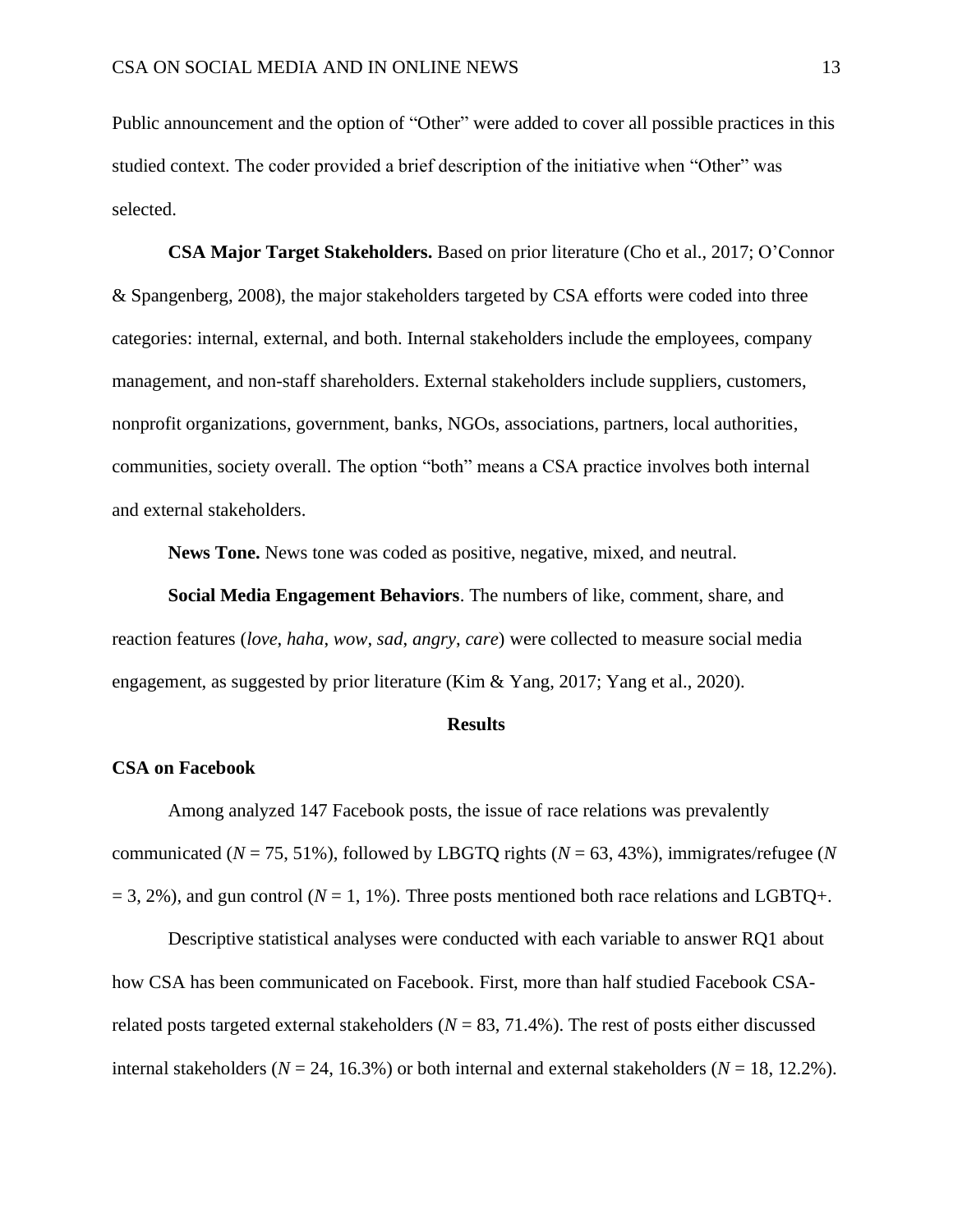As shown in Table 1, the most popular type of CSIs communicated by companies' Facebook posts was cause promotion (*N* = 83, 56.5%). Sometimes, companies also communicate about their public announcements ( $N = 26, 17.7\%$ ) and corporate philanthropic activities ( $N = 18$ , 12.2%). Regarding the "Other" option, four posts were related to Human Rights Campaign Corporate Equality Index (CEI) or unspecified corporate actions.

#### **Table 1**

*Summary of CSIs Communicated on Companies' Facebook Account*

| CSIs                        | Frequency | $\%$ | Cumulative % |
|-----------------------------|-----------|------|--------------|
| Cause promotion             |           | 56.5 | 56.5         |
| Public announcement         | 26        | 17.7 | 74.2         |
| Corporate philanthropy      | 18        | 12.2 | 86.4         |
| Socially business practices |           | 8.2  | 94.6         |
| Other                       |           | 5.4  | 100          |
| Total                       |           | 100  |              |

A series of negative binomial regression analyses were conducted to further examine the associations between CSA communication and social media engagement behaviors. The dependent variables were over-dispersed count variables. The (log) number of account followers was used as a control variable in the models, given its significant impact on social media engagement. First, I regressed social media engagement on the type of stakeholders in the posts. As shown in Table 2, the results showed that posts about both internal and external stakeholders generated significantly higher numbers of *like*, *comment*, *share*, *love*, *wow*, *haha, care*, and *angry*, compared with posts mention only internal or external stakeholders. Second, social media engagement was regressed on the type of CSIs. Cause promotion was used as the reference group. As shown in Table 3, posts about corporate philanthropy or public announcements aroused higher numbers of *like*, *share*, *comment*, *wow*, *haha*, *angry,* and *care*, compared with cause promotion. Furthermore, posts about socially responsible business practices generated higher numbers of *like*, *share*, *wow*, and *haha than* cause promotion. In other words, the results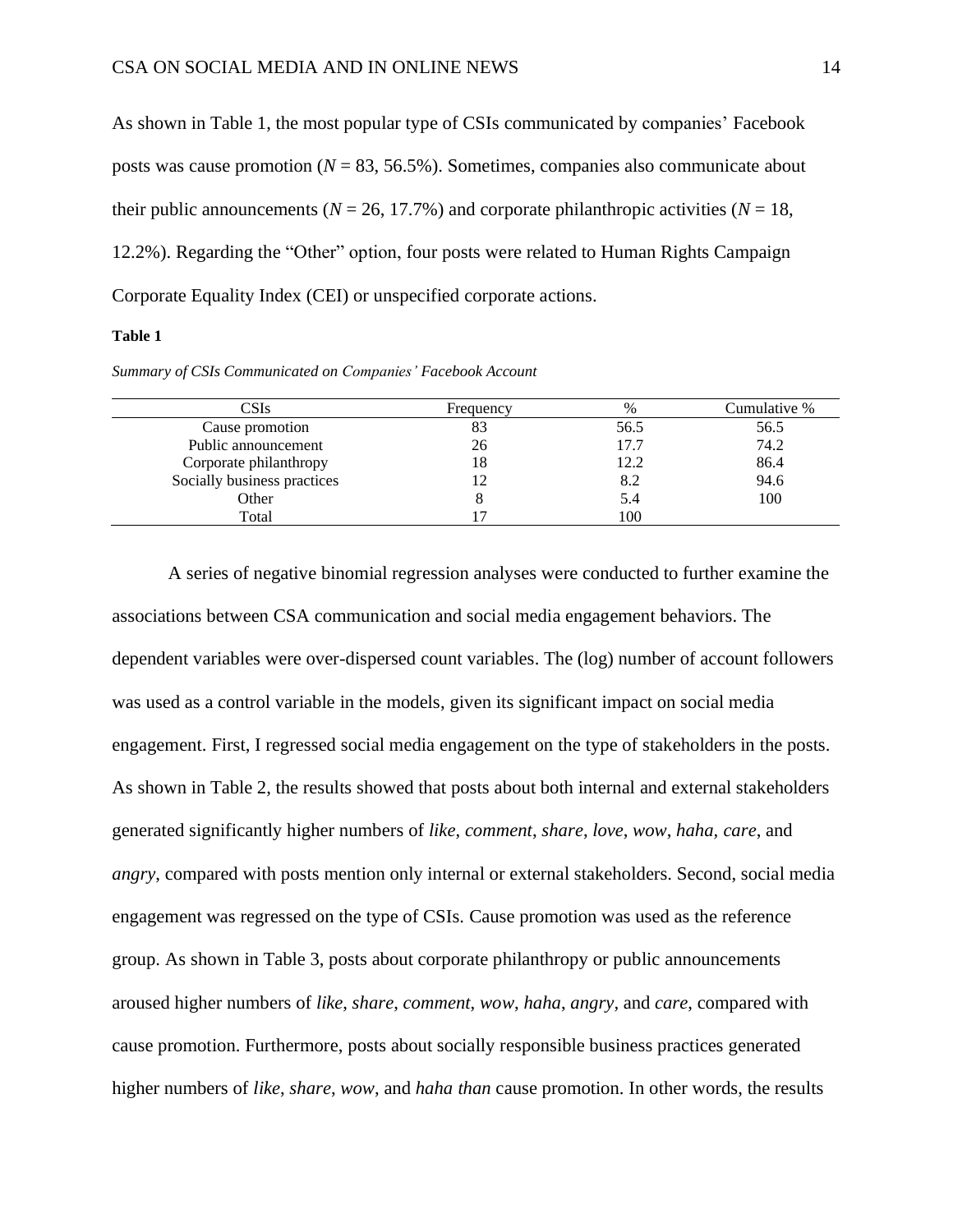revealed that posts about cause promotion were less likely to arouse social media engagement

behaviors compared with other types of CSIs.

#### **Table 2**

*The Effect of Major Stakeholders on Social Media Engagement*

|          | Like       | comment                | share     | love       | haha       | <b>WOW</b> | angry      | care       |
|----------|------------|------------------------|-----------|------------|------------|------------|------------|------------|
| Internal | $-1.25***$ | $-1.03***$             | $-1.2***$ | $-.096***$ | $-1.55***$ | $-1.55***$ | $-1.15***$ | $-71*$     |
| External |            | $-1.84***$ $-1.457***$ | $-1.6***$ | $-1.66***$ | $-1.64***$ | $-1.14***$ | $-96***$   | $-2.26***$ |

*Note:* 1) Reference group = Both internal and external stakeholders  $2$ ) \* < .05, \*\* < .01, \*\*\* < .001\*\*\* 3) The nonsignificant results on sad were omitted from Table 2.

#### **Table 3**

The Effect of CSIs on Social Media Engagement

|                                                                      | Like                   | comment           | share                 | <b>WOW</b>             | haha                   | angry               | care         |
|----------------------------------------------------------------------|------------------------|-------------------|-----------------------|------------------------|------------------------|---------------------|--------------|
| Public announcement                                                  | $1.98***$              | $15***$           | $1.73***$             | $1.48***$              | $.60***$               | $0.79**$            | $1.84***$    |
| Socially responsible<br>business practices<br>Corporate philanthropy | $1.29***$<br>$1.63***$ | 0.54<br>$1.91***$ | $1.26***$<br>$1.8***$ | $1.47***$<br>$2.47***$ | $1.27***$<br>$1.54***$ | $-.57$<br>$1.30***$ | 0.26<br>1.04 |

*Note:* 1) Reference group = Cause promotion 2)  $* < .05$ ,  $** < .01$ ,  $*** < .001***$  3) The non-significant results on *love* and *sad* were omitted from Table 3.

#### **CSA in Online News**

Descriptive statistical analyses were conducted for each coded variable to analyze how CSA-related information has been covered in the final 495 online news articles. In terms of the tonality of news articles, 275 (55.6%) were positive, 75 (15.2%) were negative, 53 (10.7%) were mixed, 92 (18.6%) were neutral. Next, most of the news articles mentioned how CSA-related practices have affected external stakeholders ( $N = 324, 65.5\%$ ), and the rest of the articles covered internal stakeholders ( $N = 144, 29.1\%$ ) or both ( $N = 27, 5.5\%$ ). As shown in Table 4, the most frequent CSIs covered in the online news articles were socially business practices ( $N = 202$ , 40.8%) and corporate philanthropy ( $N = 123, 24.8\%$ ). A follow-up coding process was conducted among the 153 articles coded as "Other," and several themes emerged such as crisis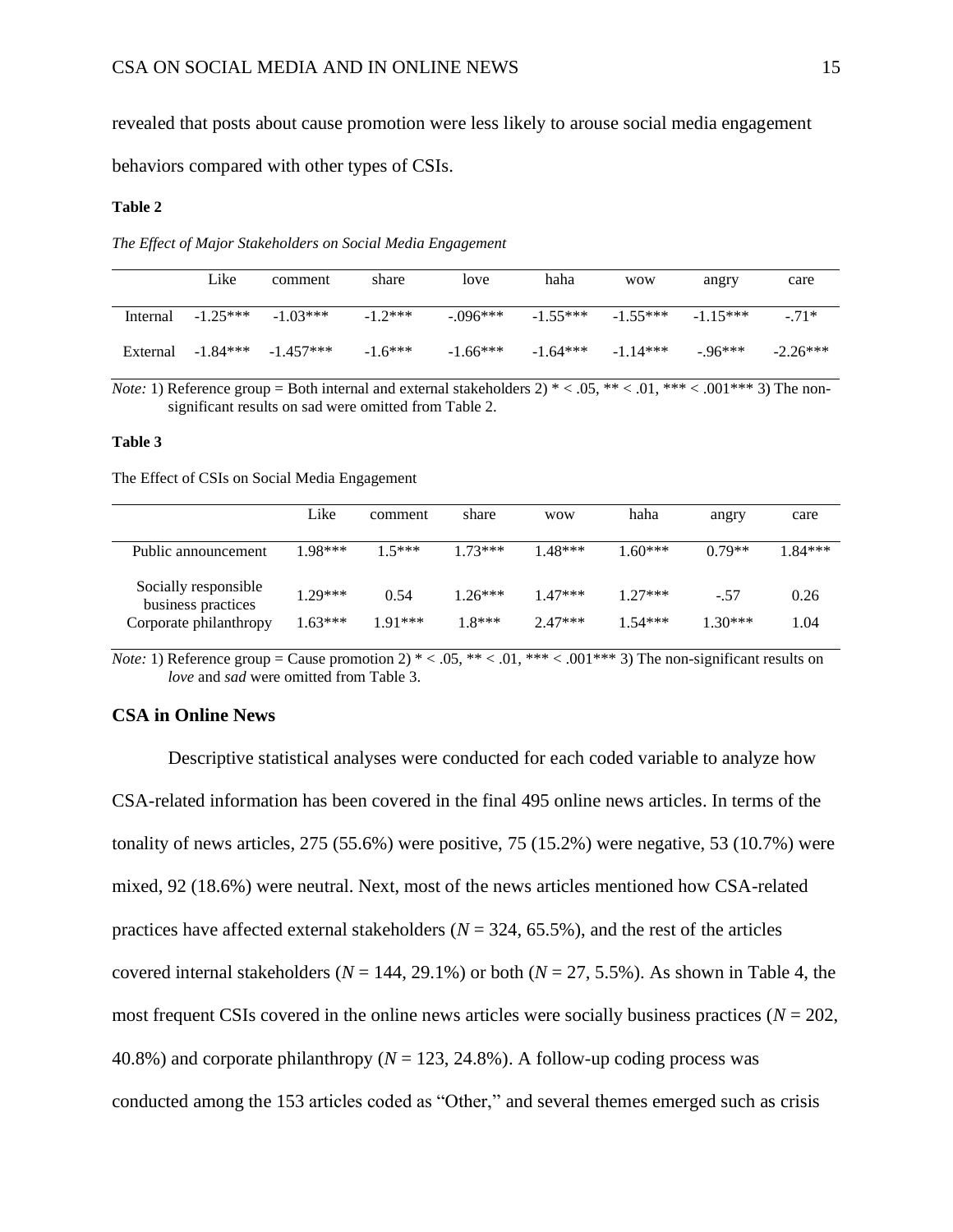response ( $N = 64$ , 12.9%) and employee benefits/DEI ( $N = 38$ , 7.7%), employee benefits/treatment, and corporate crisis responses. A Chi-Squared test revealed a significant association between the tonality of online news articles and the major stakeholders in CSA (Pearson Chi-Square = 4.35,  $df = 6$ ,  $p < .000$ ). In particular, the tonality of news articles tended to be more negative than expected when they involve internal stakeholders.

#### **Table 4**

| Summary of CSIs Communicated in Online News |  |  |  |  |
|---------------------------------------------|--|--|--|--|
|                                             |  |  |  |  |

| CSIs                        | Frequency | $\%$ |  |
|-----------------------------|-----------|------|--|
| Socially business practices | 202       | 40.8 |  |
| Corporate philanthropy      | 123       | 24.8 |  |
| Crisis responses            | 64        | 12.9 |  |
| Cause promotion             | 39        | 7.9  |  |
| Employee benefits/DEI       | 38        | 7.7  |  |
| Public announcement         | 33        | 6.7  |  |
| Community volunteering      |           | 0.4  |  |
| Cause-related marketing     |           | 0.2  |  |
| Other                       | 34        | 6.9  |  |

*Note*: The types of CSIs are not mutually exclusive as a news article can cover more than one type of CSIs.

#### **Discussion and Implications**

In response to increasing public expectations and support for corporate efforts to serve society (Austin et al., 2019; Edelman, 2021), companies advocated for diverse sociopolitical issues. Engaging in CSA transcends organizations' interests and helps maintain organizations' legitimacy (Dodd, 2018). This study explicates this trending and significant corporate communication phenomenon into tangible categories of initiatives (i.e., CSIs) with a stakeholder approach, in the context of both social media and online media.

## **Major Targeted Stakeholders on Social Media and in Online News**

In terms of major stakeholders in CSA efforts, most social media posts and online news articles target external stakeholders. This is aligned with the findings of CSR initiatives that dominantly address external stakeholder demands (Yuan et al., 2011). However, posts generated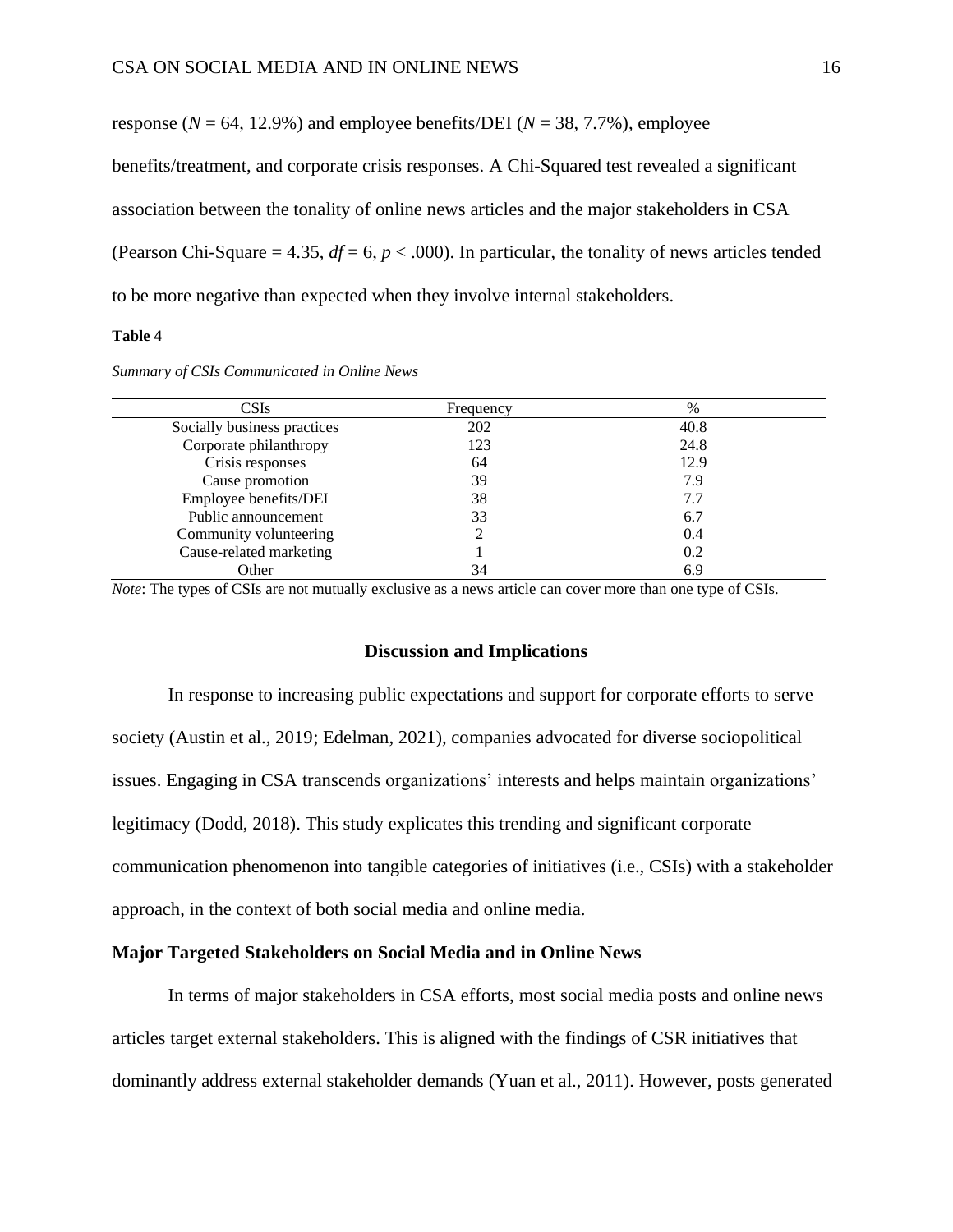a higher level of social media engagement behaviors only when CSA practices targeted both internal and external stakeholders. Moreover, the results of the online news analysis point out the risks of mistreating internal stakeholders such as employees, which could evolve into corporate crises with negative media coverage. Prior literature has highlighted the importance of involving multiple stakeholders, both internal and external, to enhance the credibility and sincerity of CSR communication (Cho et al., 2017; Morsing & Schultz, 2006). CSR is not only a strategy to gain legitimacy from external stakeholders but also an organizational process that "places the employees at its center" (Bolton et al., 2011, p. 61). It is recommended that practitioners consider diverse stakeholders' needs, interests, and expectations to involve and engage stakeholders through CSA (Heffron & Dodd, 2021). CSA such as CEO activism offers a chance for companies to align internal and external stakeholders such as employees, customers, partners, communities, and the society at large (Chatterji & Toffel, 2018). For example, Nike's CSA endeavors have presented effectiveness by "inviting more voices into the conversation on social issues" (Waymer & Logan, 2021, p. 6). To build stakeholder relationships, CSA-stakeholder deviation should be minimized to achieve positive reactions from critical stakeholders such as customers, employees, and state legislators (Bhagwat et al., 2020). The present study suggests a more integrated stakeholder approach to CSA, demonstrating sincerity by serving a wide range of internal and external stakeholders.

#### **CSIs on Social Media and in Online News**

Results of the research found that companies' social media platforms and online news media prioritized different types of CSIs in CSA-related communication. Companies predominantly communicated cause promotion, while online news articles covered more about corporate philanthropy and socially responsible business practices. Companies have utilized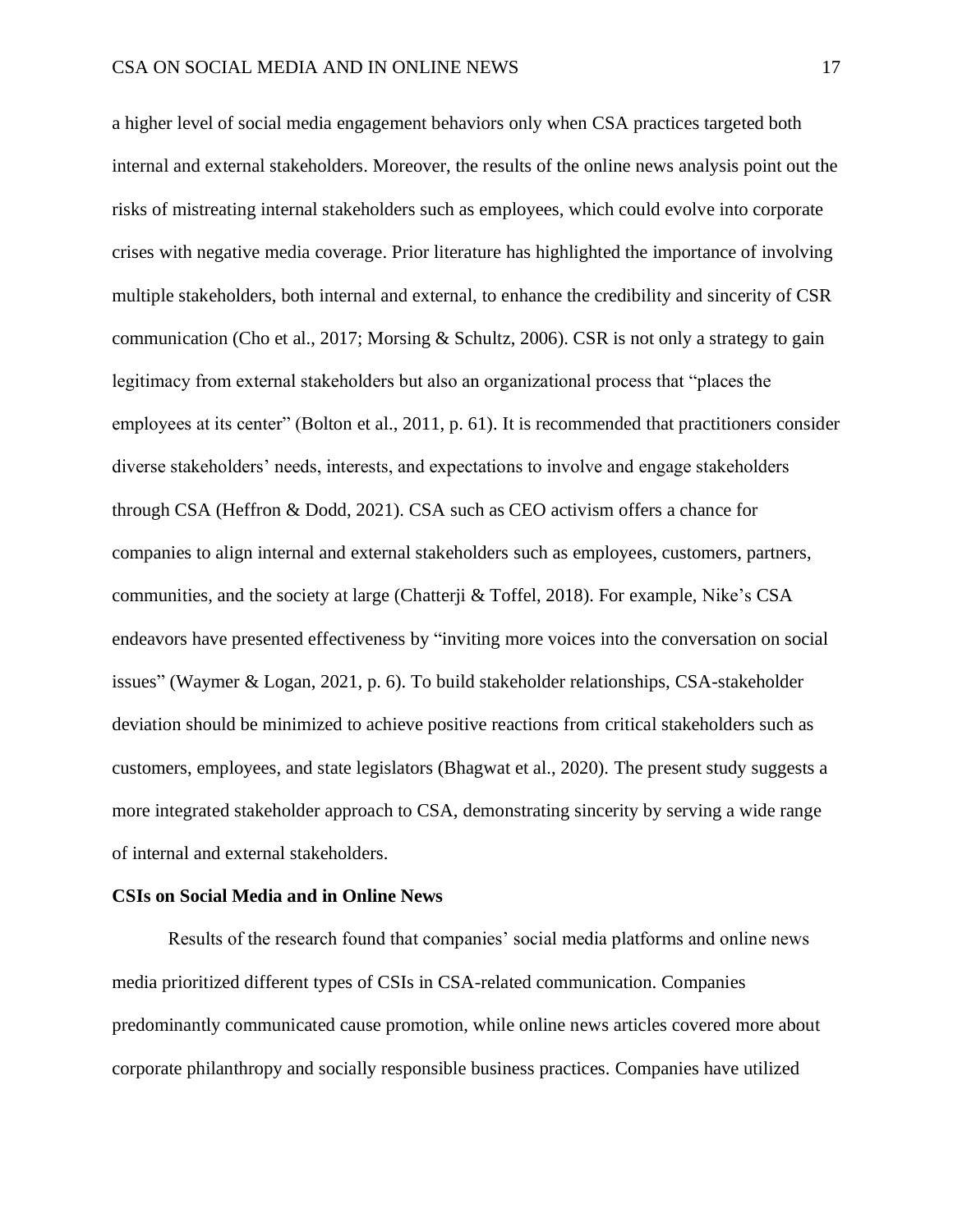diverse channels such as print ads, TV commercials, websites, social media, annual reports, and sponsorship to communicate their socially responsible commitment (Lim & Greenwood, 2017). Other than the controllable channels, news media also play a crucial role in the public discourse of corporate initiatives such as CSR (Caroll, 2011). In terms of the tonality of CSA-related online news media, most online news articles adopted a positive or neutral tone to report companies' advocacy efforts. Inspired by research on research on CSA (e.g., Lee & Riffe, 2017; Vogler & Eisenegger, 2021), the positive tonality of CSA-related news coverage potentially leads to a better corporate reputation in the long term. The findings of how the media cover CSA, therefore, bring an in-depth understanding of media relations practitioners to manage relationships with the news media.

This research discovered that the commitment and intensity of CSA efforts affect social media engagement and media coverage. On companies' social media platforms, corporate philanthropy, socially responsible business practices, and public announcement lead to more social media engagement behaviors, compared with cause promotion. Also, corporate philanthropy and socially responsible business practices gained the most online news media coverage of CSA. As argued by Austin et al. (2019), CSA practices with sustained commitment to change, compared with advocacy promoting a social issue, are likely to face less skepticism. According to the 2021 Edelman Trust Barometer Special Report that surveyed 2,000 general population respondents, 53% of respondents called for concrete follow-up actions after a statement. Aligned with prior studies (Austin & Gaither, 2016), socially responsible business practices received more positive public responses than cause promotion. Corporate philanthropy has presented its potential in affecting diverse stakeholders (Gautier & Pache, 2015). Especially in emergent situations such as disaster relief, corporate philanthropy elicits positive stakeholder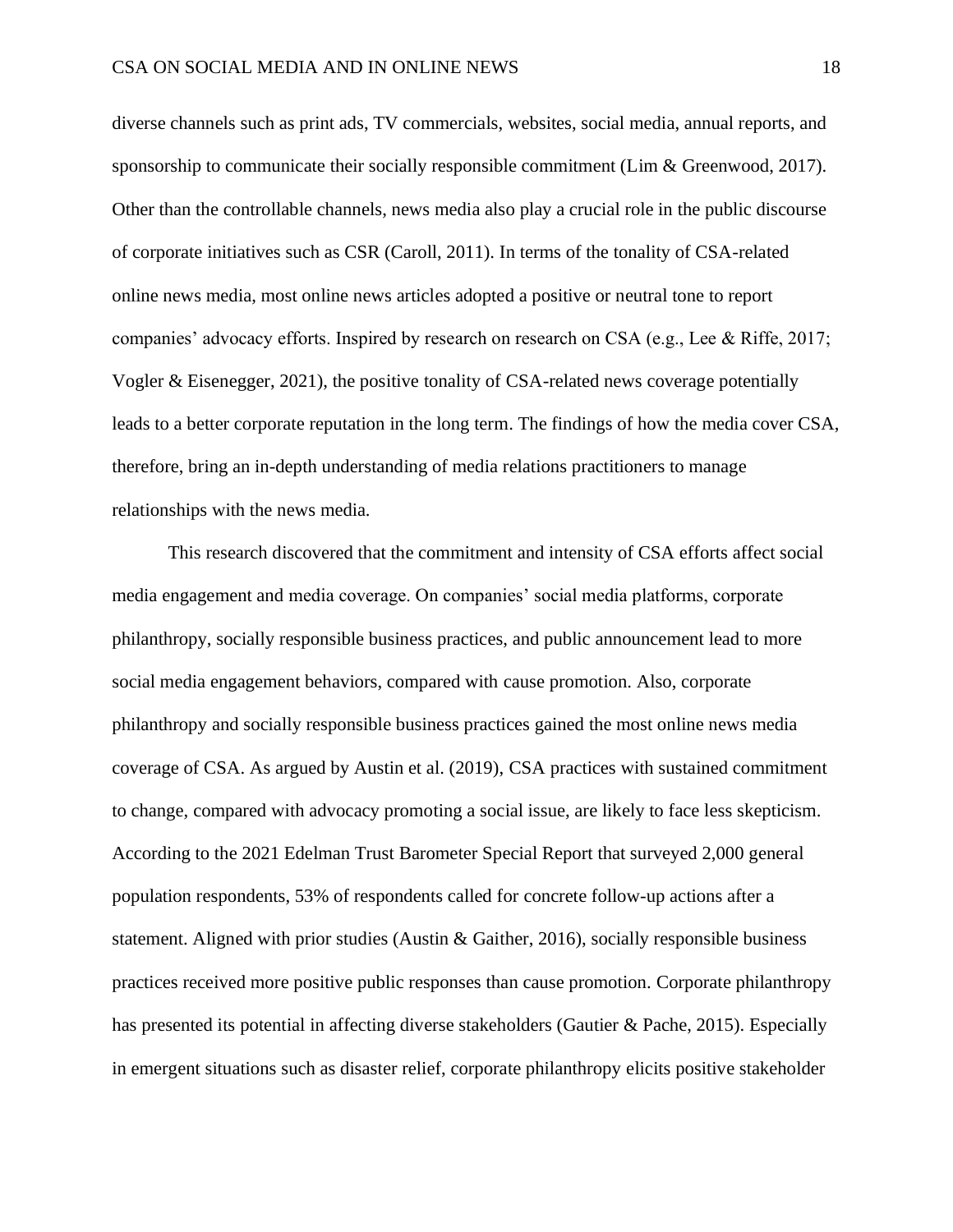reactions because it effectively deals with the extreme damages caused by disasters (Patten, 2007; Shi, 2020). Contentious social issues also need more concrete actions, instead of cause promotional efforts, to achieve meaningful changes for marginalized communities. When cause promotion initiatives don't include actions, greater skepticism towards companies' sincerity and legitimacy can be generated (Austin & Gaither, 2016).

Another finding is the vital role of public announcement in generating many types of social media engagement behaviors such as *like*, *share*, *wow*, *haha*, *care,* and *angry*. This finding can be attributed to the confirmative and intensive language used in the public announcements issued by companies or CEOs on social media. Using emotionally intense messages with strong and vivid language leads to more prosocial advocacy behaviors such as political participation intent and social media engagement (DiRusso, 2021). Furthermore, the data collection occurred after the death of George Floyd, when some stakeholders expected more explicit and robust public stances from companies. These findings, together, revealed how different types of CSIs are associated with stakeholders' reactions to CSA on social media.

## **Implications**

This study contributes to the existing scholarly work on CSA and public relations. CSA is perceived as "a pivotal direction for further theorizing and research in public relations and engagement studies" (Waymer & Logan, 2021, p.1). With an exploratory approach, this study advances our knowledge of how companies' social media platforms have communicated CSA efforts and how various online news media outlets have covered those efforts. Thus, theoretical understandings of CSA are strengthened with analyses of both company-controlled channels (social media accounts) and company-uncontrolled media (news media). This study empirically examines how companies addressed different internal and external stakeholders' needs about the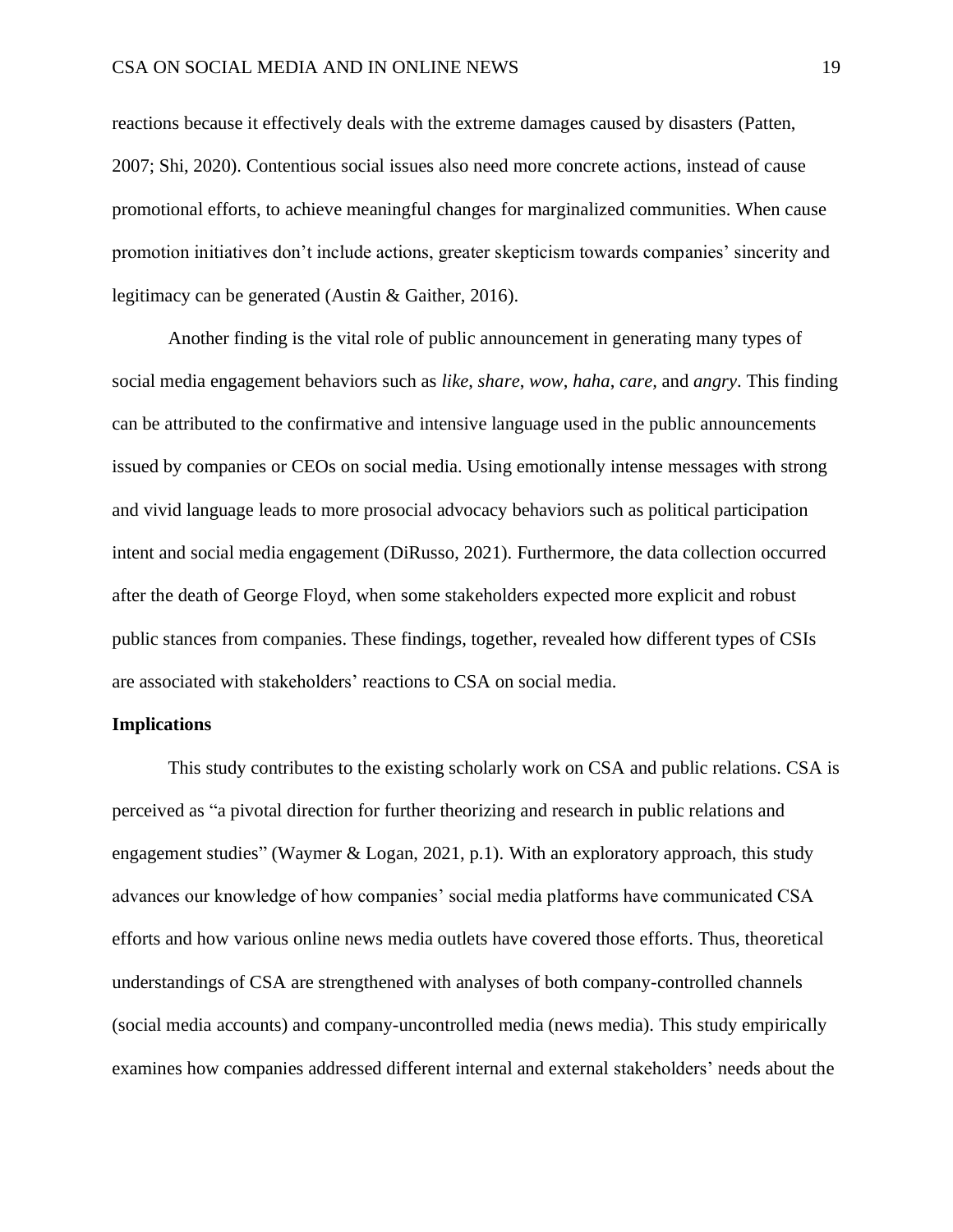advocated sociopolitical issues with a stakeholder perspective. As suggested by Browning et al. (2020), organizations must consider stakeholders to be influenced by CSA. Thus, the results add value to the literature on the stakeholder theory in the context of CSA. Finally, by connecting CSIs and social media engagement, this study shed light on a broad spectrum of CSA efforts, as Austin and Gaither (2016) called for.

The findings of this study also provide practical implications for practitioners to make effective and strategic decisions about CSA. First, this study highlights the significance of stakeholders in achieving desired organizational outcomes through CSA. Both internal and external stakeholders' voices and needs should be included in the practice when companies engage in sociopolitical issues. By involving multiple stakeholders, it is more likely for companies to demonstrate the credibility and sincerity of their advocacy efforts. In addition, the news analysis results offer important insights into the role of internal management (e.g., managerial team structure, employee treatment, etc.) to avoid fundamental criticisms and skepticism when companies engage in CSA initiatives. Internal stakeholders' voices, demands, and interests should be integrated to CSA practices, communication, and evaluations. Next, the type of CSIs should be a crucial consideration for practitioners when designing, implementing, and communicating CSA practices, given their impacts on social media engagement behaviors and news media coverage. For instance, practitioners can further harness the strategic value of concrete actions such as corporate philanthropy or socially responsible business practices in building corporate reputation and corporate-stakeholder relationships. Practitioners should also consider using intense language to establish confirmative and clear public stances to advocate for sociopolitical issues when the primary goal is to engage their stakeholders.

## **Limitations and Future Research**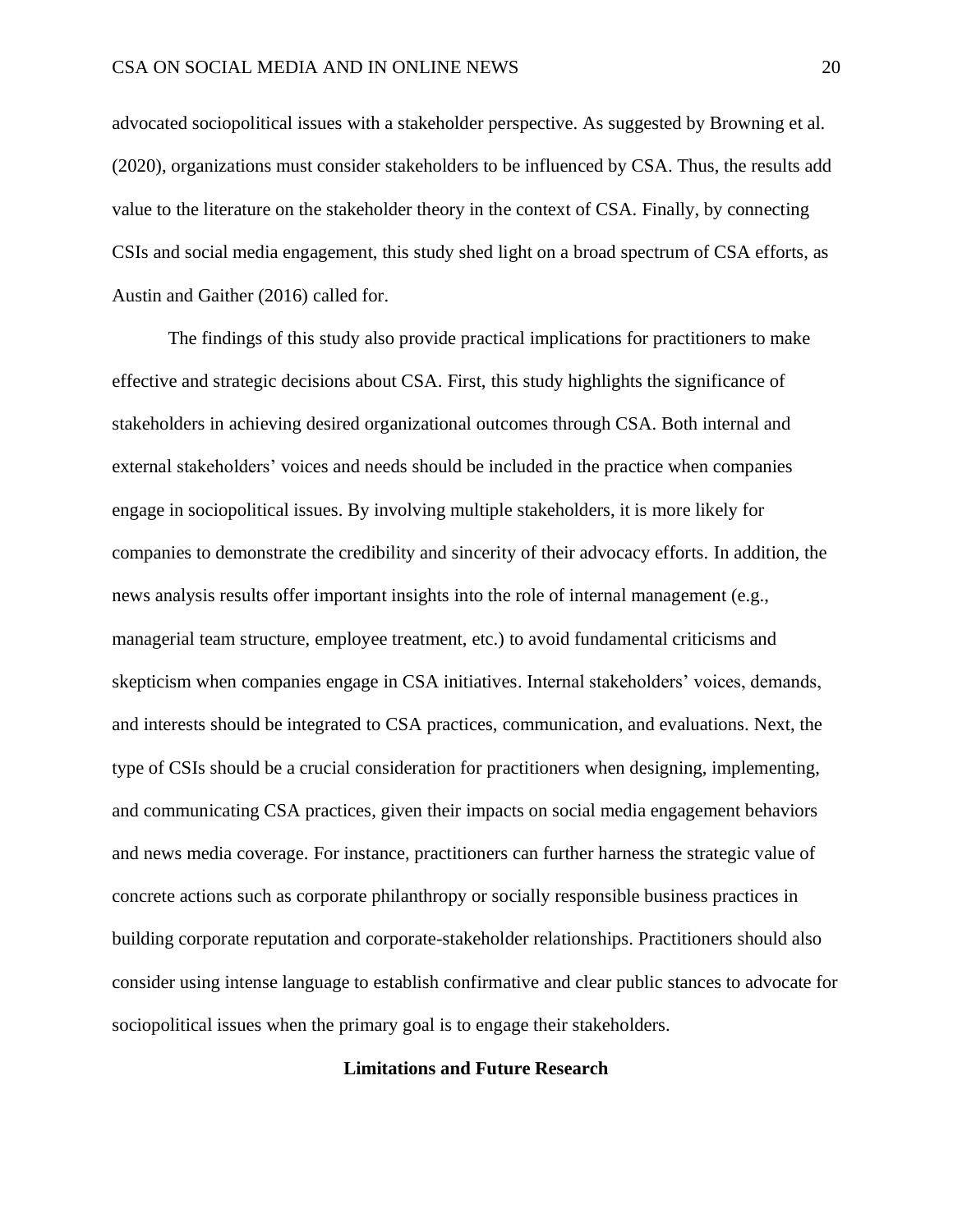Several limitations need to be acknowledged in this study and suggest the potential for future studies. First, only one social media platform was included in this study. Different social media platforms have their own features and targeted audiences, which may affect the generalizability of the findings. Future studies can explore more communication channels for CSA. Second, only one key issue (i.e., race relations) was analyzed for the news media coverage of CSA, given the scope of this study. Future studies can consider various issues advocated by companies and analyze the media coverage, which offers a more comprehensive perspective. Third, although social media engagement behaviors were used to provide insight into online public responses, a systematic measurement of corporate reputation may be insightful to see the interconnections between news media, social media, and corporate reputation around CSA. Fourth, future studies can utilize experimental designs to examine the causal relations between the type of CSIs and stakeholder reactions to CSA.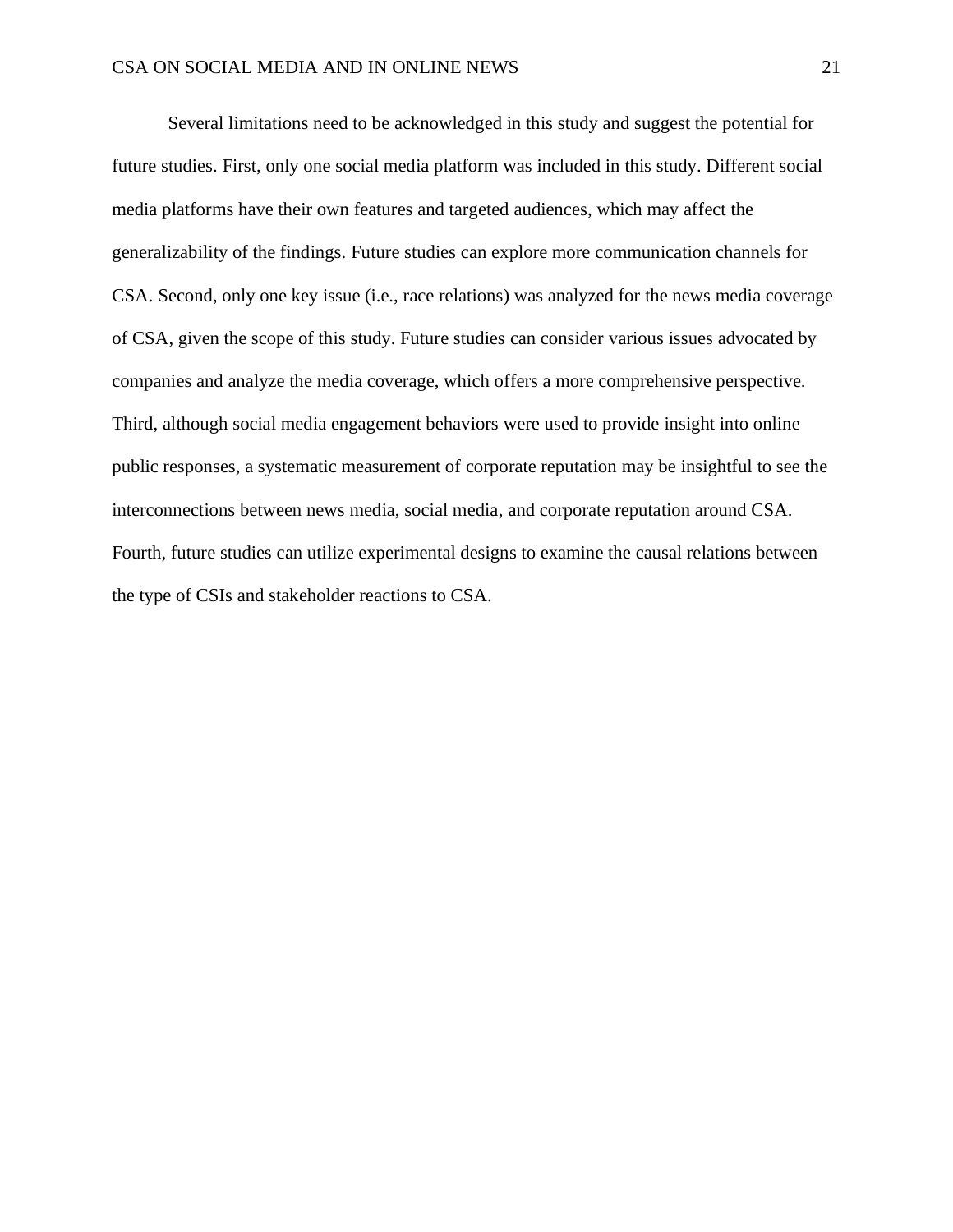# CSA ON SOCIAL MEDIA AND IN ONLINE NEWS 22

| Аррениіх А<br><b>Company Name</b> | Facebook | <b>Online News</b> |
|-----------------------------------|----------|--------------------|
| <b>Walt Disney</b>                | 1        | 1                  |
| Walmart                           | 1        | 1                  |
| Visa                              |          |                    |
| <b>USAA</b>                       |          | $\theta$           |
| <b>UPS</b>                        |          |                    |
| Target                            | 0        |                    |
| <b>Starbucks</b>                  | 1        |                    |
| <b>Southwest Airlines</b>         | 1        | 1                  |
| Salesforce                        | 1        | $_{0}$             |
| Pepsi                             |          | I                  |
| Procter & Gamble                  |          |                    |
| Nike                              | 1        |                    |
| Netflix                           | 1        | L                  |
| Microsoft                         | 1        |                    |
| Merck                             | 0        | $_{0}$             |
| McDonalds                         | 1        | $\mathbf{I}$       |
| MasterCard                        |          |                    |
| Marriot                           | 1        |                    |
| <b>Lockheed Martin</b>            | 0        | 0                  |
| <b>JPMorgan</b>                   |          |                    |
| Johnson & Johnson                 | 1        | 0                  |
| <b>IBM</b>                        | 0        |                    |
| Google                            | 1        |                    |
| Goldman Sachs                     | 0        |                    |
| FedEx                             |          |                    |
| Delta Arline                      |          |                    |
| <b>CVS</b>                        |          |                    |
| Coca-Cola                         |          | $\overline{0}$     |
| Charles Schwab                    | 1        | $\Omega$           |
| Caterpillar                       |          | $\theta$           |
| <b>BlackRock</b>                  |          |                    |
| Berkshire Hathaway                | 0        | $\Omega$           |
| Apple                             | ı        | L                  |
| American Express                  |          |                    |
| Amazon                            |          |                    |
| Adobe                             |          | $\theta$           |
| $3\mathbf{M}$                     |          | $\boldsymbol{0}$   |

 $A$ ppendix  $A<sup>1</sup>$ 

<sup>1</sup> Note: 1 means there is at least one relevant post or article. 0 means there is no relevant post or article.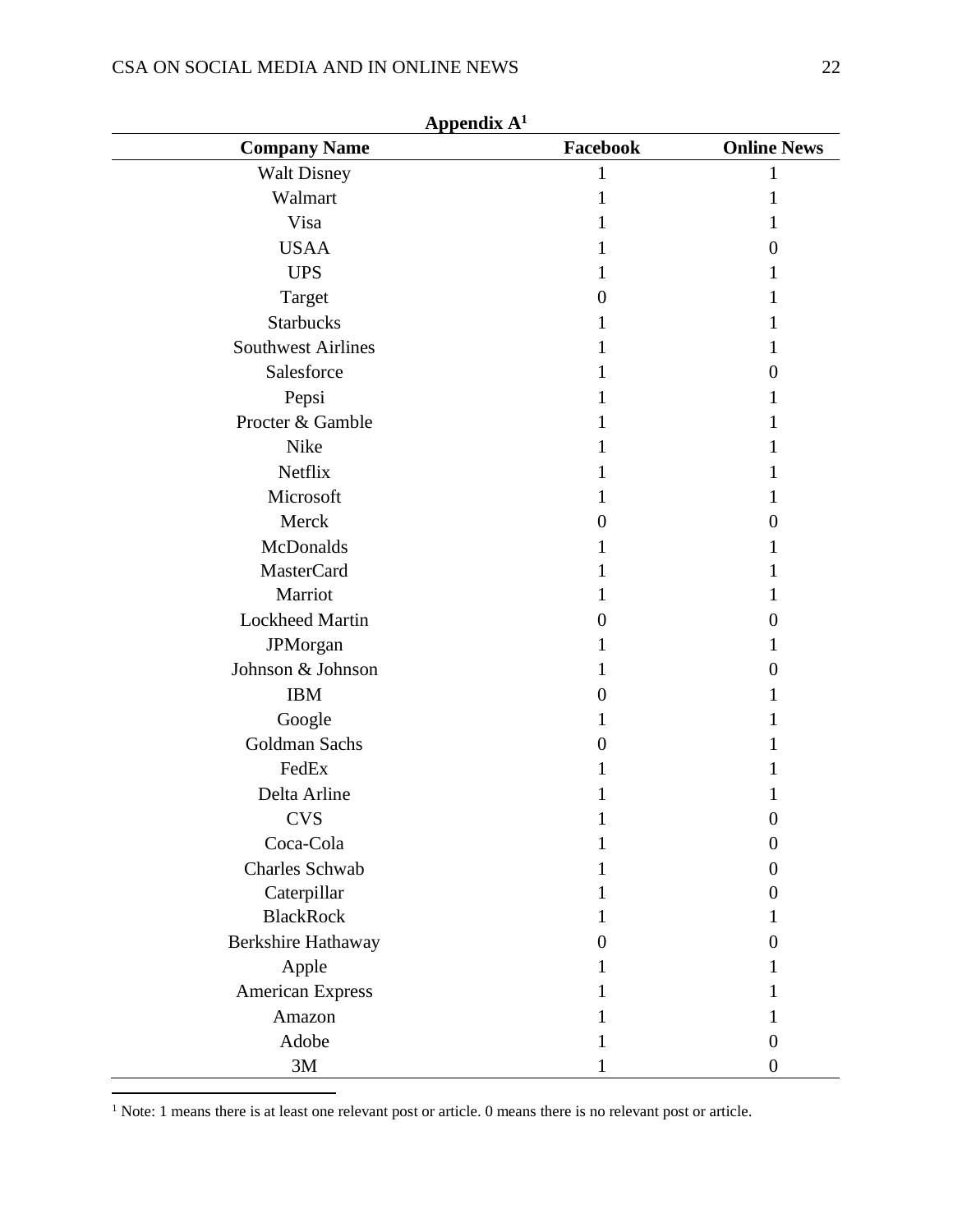#### **References**

- Afego, P. N., & Alagidede, I. P. (2021). What does corporate social advocacy signal? Evidence from boycott participation decisions. *Journal of Capital Markets Studies, 51*(1), 49–68. <https://doi.org/10.1108/JCMS-10-2020-0040>
- Austin, L. L., & Gaither, B. M. (2016). Examining public response to corporate social initiative types: A quantitative content analysis of Coca-Cola's social media. *Social Marketing Quarterly, 22*(4), 290–306. <https://doi.org/10.1177/1524500416642441>
- Austin, L., Gaither, B., & Gaither, T. K. (2019). Corporate social advocacy as public interest communications: Exploring perceptions of corporate involvement in controversial socialpolitical issues. *The Journal of Public Interest Communications, 3*(2), 3–31. https://doi.org/10.32473/jpic.v3.i2.p3
- Bhagwat, Y., Warren, N. L., Beck, J. T., & Watson IV, G. F. (2020). Corporate sociopolitical activism and firm value. *Journal of Marketing, 84*(5), 1–21. <https://doi.org/10.1177/0022242920937000>
- Bleakley, W. (n.d.). *About us: Lean more about CrowdTangle*. CrowdTangle. https://help.crowdtangle.com/en/articles/4201940-about-us
- Bolton, S. C., Kim, R. C. H., & O'Gorman, K. D. (2011). Corporate social responsibility as a dynamic internal organizational process: A case study. *Journal of Business Ethics, 101*(1), 61–74. https://doi.org/10.1007/s10551-010-0709-5
- Browning, N., Lee, E., Collins, R., Park, Y. E., & Kim, T. (2020). Muting or meddling? advocacy as a relational communication strategy affecting organization-public relationships and stakeholder response. *Journalism and Mass Communication Quarterly, 97*(4), 1026–1053. https://doi.org/10.1177/1077699020916810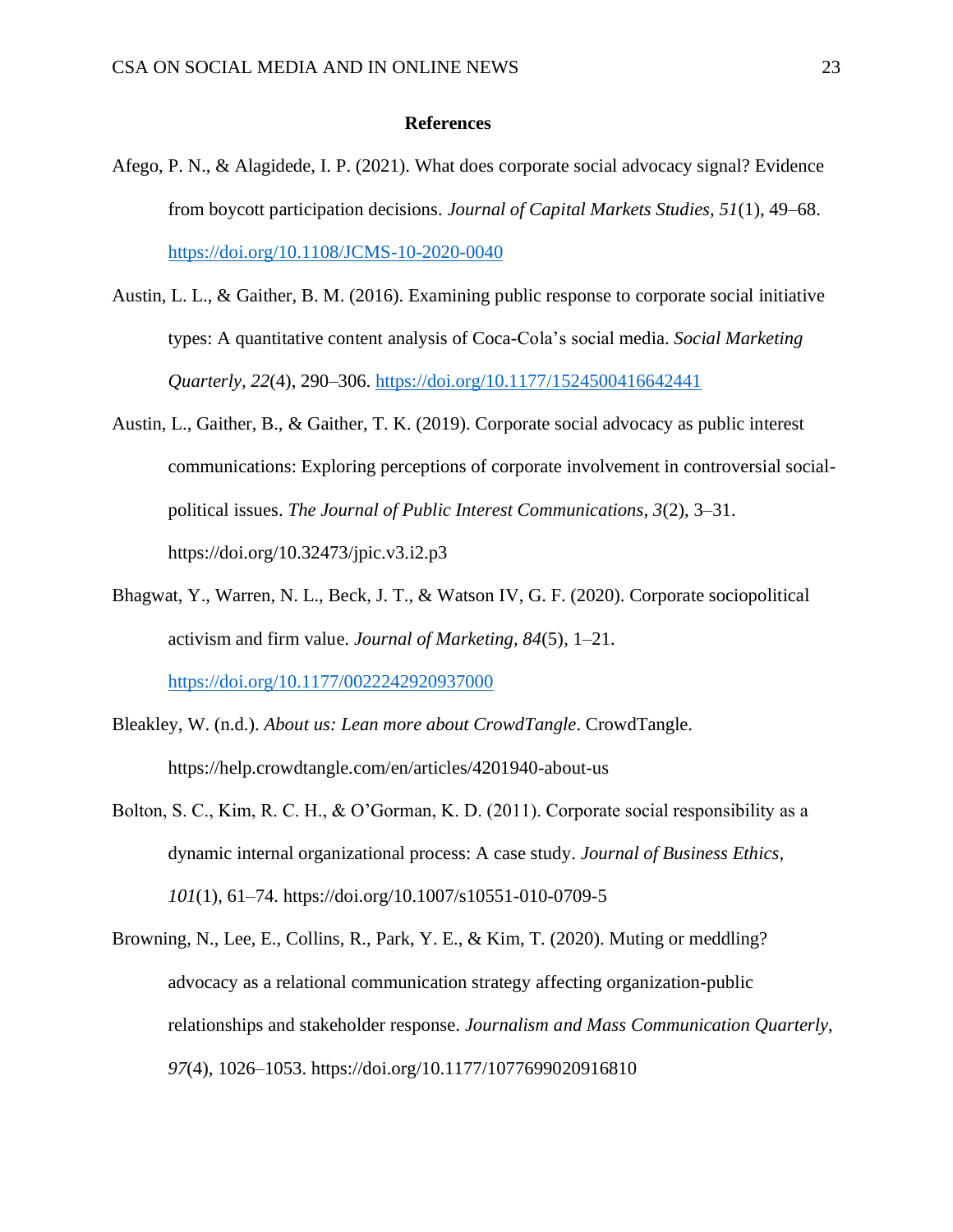- Carroll, C.E. (2011). Media relations and corporate social responsibility. In Ø. Ihlen, J.L. Bartlett & S. May (Eds), *The handbook of communication and corporate social responsibility* (pp. 423–444). John Wiley & Sons, West Sussex.
- Chandaluri, R. K., & Phadke, S. (2019). Cross-platform data collection and analysis for online hate groups. *CS6604 Digital Libraries Report*.<http://hdl.handle.net/10919/96292>
- Chatterji, A. K., & Toffel, M. W. (2019). Assessing the impact of CEO activism. *Organization & Environment, 32*(2), 159–185. https://doi.org/10.1177/1086026619848144
- Cho, S., & Hong, Y. (2009). Netizens' evaluations of corporate social responsibility: Content analysis of CSR news stories and online readers' comments. *Public relations review, 35*(2), 147–149. https://doi.org/10.1016/j.pubrev.2008.09.012
- Cho, M., Furey, L. D., & Mohr, T. (2017). Communicating corporate social responsibility on social media: Strategies, stakeholders, and public engagement on corporate Facebook. *Business and Professional Communication Quarterly, 80*(1), 52–69. <https://doi.org/10.1177/2329490616663708>
- Ciszek, E., & Logan, N. (2018). Challenging the dialogic promise: how ben & jerry's support for Black Lives Matter fosters dissensus on social media. *Journal of Public Relations Research, 30*(3), 115–127. https://doi.org/10.1080/1062726X.2018.1498342
- Clarkson, M.B.E. (1995). A stakeholder framework for analyzing and evaluating corporate social performance. *Academy of Management Review, 20*(1), 92–117. <https://doi.org/10.2307/258888>
- DiRusso, C. (2021). Strategies for sharing corporate social advocacy message on social media. *Institute for Public Relations*. [https://instituteforpr.org/strategies-for-sharing-corporate](https://instituteforpr.org/strategies-for-sharing-corporate-social-advocacy-messages-on-social-media/)[social-advocacy-messages-on-social-media/](https://instituteforpr.org/strategies-for-sharing-corporate-social-advocacy-messages-on-social-media/)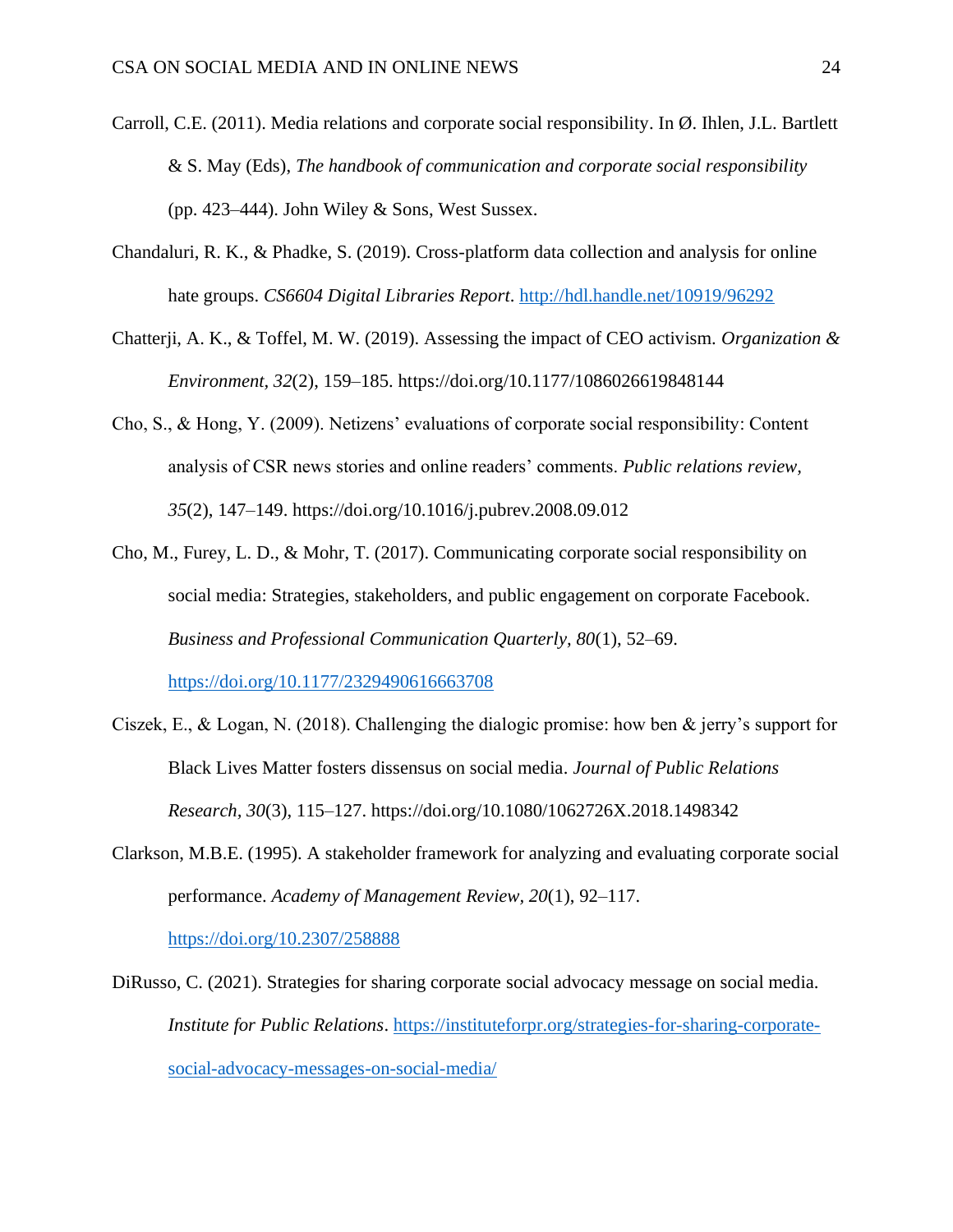- Dodd, M. D., & Supa, D. W. (2014). Conceptualizing and measuring "corporate social advocacy" communication: Examining the impact on corporate financial performance. *Public Relations Journal, 8*(3), 2–23.<https://prjournal.instituteforpr.org/>
- Dodd, M. D., & Supa, D. (2015). Testing the viability of corporate social advocacy as a predictor of purchase intention. *Communication Research Reports, 32*(4), 287–293. <https://doi.org/10.1080/08824096.2015.1089853>
- Dodd, M. (2018). Globalization, pluralization, and erosion: The impact of shifting societal expectations for advocacy and public good. *The Journal of Public Interest Communications, 2*(2), 221–221. https://doi.org/10.32473/jpic.v2.i2.p221
- Duarte, K. (2020, June 12). *Black Lives Matter: Do companies really support the cause?* BBC world service. [https://www.bbc.com/worklife/article/20200612-black-lives-matter-do](https://www.bbc.com/worklife/article/20200612-black-lives-matter-do-companies-really-support-the-cause)[companies-really-support-the-cause](https://www.bbc.com/worklife/article/20200612-black-lives-matter-do-companies-really-support-the-cause)
- Fassin, Y. (2009). The stakeholder model refined. *Journal of Business Ethics, 84*(1), 113–135. <https://doi.org/10.1007/s10551-008-9677-4>
- Gautier, A., & Pache, A. C. (2015). Research on corporate philanthropy: A review and assessment. *Journal of Business Ethics, 126*(3), 343–369. https://doi.org/10.1007/s10551- 013-1969-7
- Gaither, B. M., Austin, L., & Schulz, M. (2018). Delineating CSR and social change: Querying corporations as actors for social good. *Public Relations Inquiry, 7*(1), 45–61. <https://doi.org/10.1177/2046147X17743544>
- Heffron, E. R., & Dodd, M. D. (2021). The impact of corporate social advocacy on stakeholders' issue awareness, attitudes, and voting behaviors. *Public Relations Journal, 12*(4). https://prjournal.instituteforpr.org/wp-content/uploads/Heffron\_PRJ14.2.pdf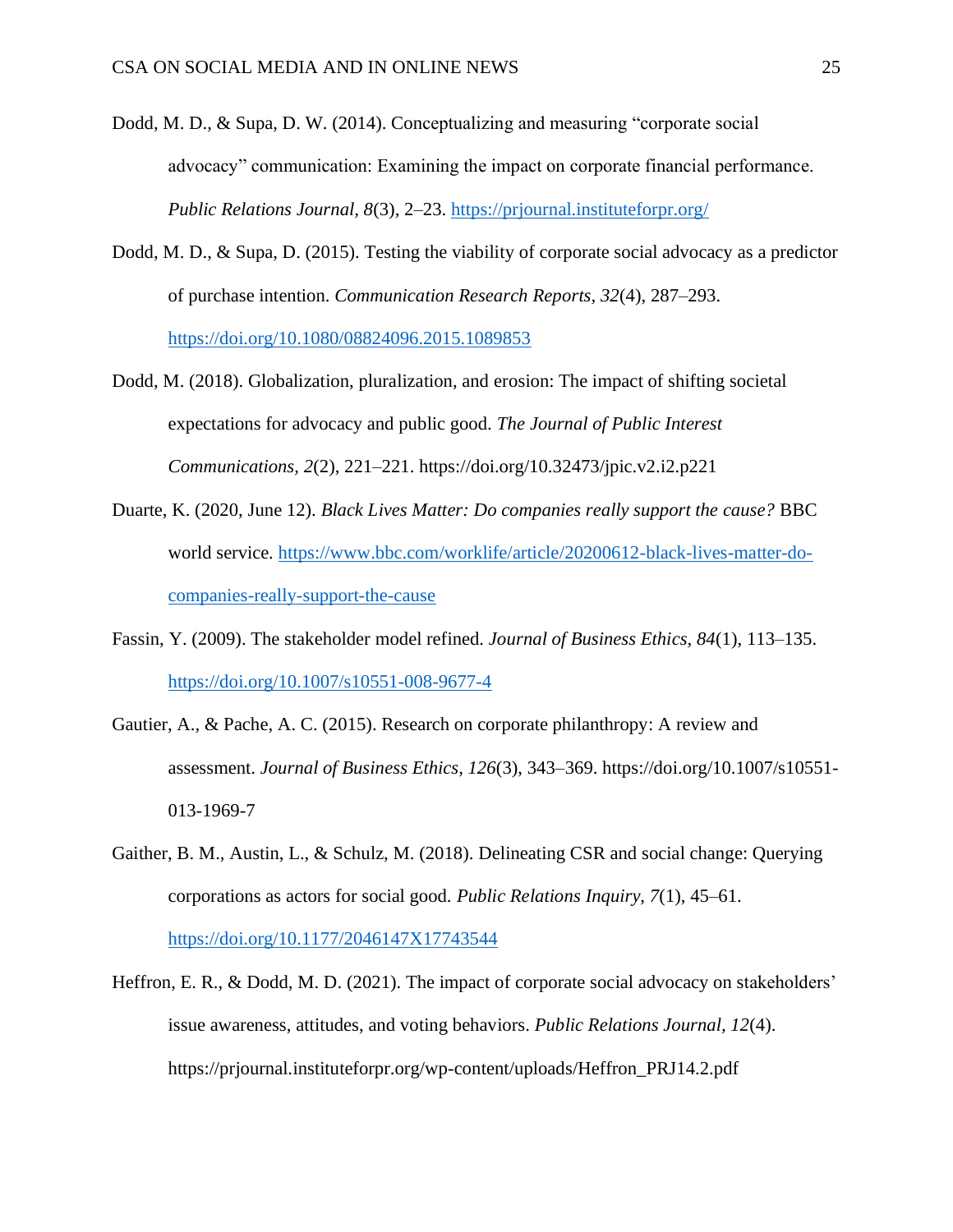- Hong, C., & Li, C. (2020). To support or to boycott: a public segmentation model in corporate social advocacy. *Journal of Public Relations Research*. Advance online publication. https://doi.org/10.1080/1062726X.2020.1848841
- Kim, S., & Ferguson, M. T. (2014). Public expectations of CSR communication: What and how to communicate CSR. *Public Relations Journal, 8*(3), 1–22. <https://prjournal.instituteforpr.org/wp-content/uploads/2014KIMFERGUSON.pdf>
- Kim, C., & Yang, S.-U. (2017). Like, comment, and share on Facebook: how each behavior differs from the other. *Public Relations Review, 43*(2), 441–449. https://doi.org/10.1016/j.pubrev.2017.02.006
- Kotler, P., & Lee, N. (2005a). Best of breed: When it comes to gaining a market edge while supporting a social cause, ''corporate social marketing'' leads the pack. *Social Marketing Quarterly, 11*(3-4), 91–103. https://doi.org/10.1080/15245000500414480
- Kotler, P., & Lee, N. (2005b). *Corporate social responsibility: Doing the most good for your company and your cause*. Hoboken, NJ: Wiley.
- Kwon, K., & Lee, J. (2021). Corporate social responsibility advertising in social media: a content analysis of the fashion industry's CSR advertising on Instagram. *Corporate Communications: An International Journal, 26*(4), 700–715. https://doi.org/10.1108/CCIJ-01-2021-0016
- Lee, K., Oh, WY., & Kim, N. (2013). Social media for socially responsible firms: Analysis of Fortune 500's Twitter profiles and their CSR/CSIR ratings. *Journal of Business Ethics, 118*, 791–806. https://doi.org/10.1007/s10551-013-1961-2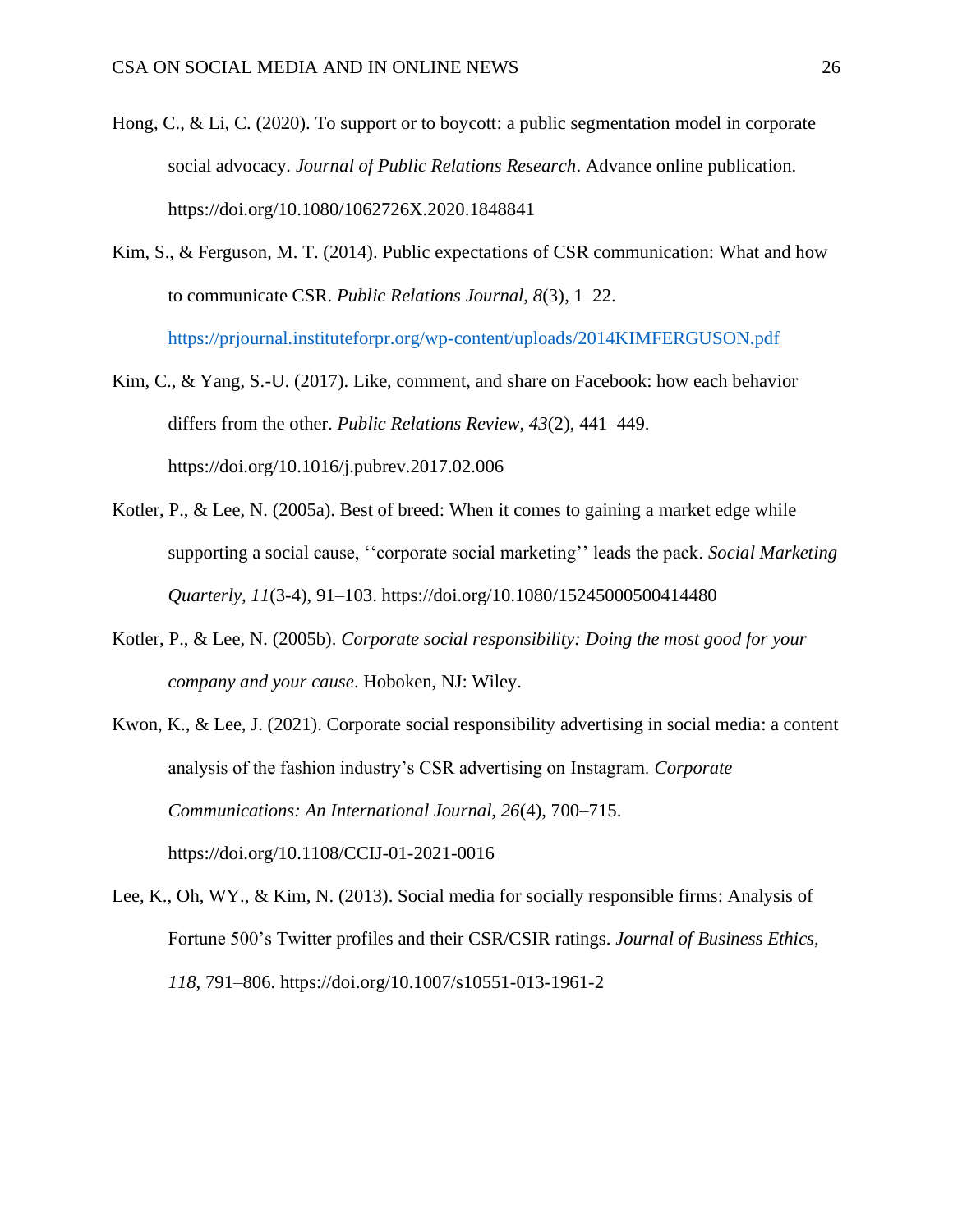- Lee, S.Y., Carroll, C.E. (2011). The emergence, variation, and evolution of corporate social responsibility in the public sphere, 1980–2004: The exposure of firms to public debate. *Journal of Business Ethics, 104*, 115–131.<https://doi.org/10.1007/s10551-011-0893-y>
- Lee, S. Y., & Riffe, D. (2017). Who sets the corporate social responsibility agenda in the news media? Unveiling the agenda-building process of corporations and a monitoring group. *Public Relations Review, 43*(2), 293–305. https://doi.org/10.1016/j.pubrev.2017.02.007
- Lim, J. S., & Greenwood, C. A. (2017). Communicating corporate social responsibility (CSR): Stakeholder responsiveness and engagement strategy to achieve CSR goals. *Public Relations Review, 43*(4), 768–776. https://doi.org/10.1016/j.pubrev.2017.06.007
- Lim, J. S., & Young, C. (2021). Effects of issue ownership, perceived fit, and authenticity in corporate social advocacy on corporate reputation. *Public Relations Review, 47*(4), Advance online publication. <https://doi.org/10.1016/j.pubrev.2021.102071>
- Luo, Y., Jiang, H., & Kulemeka, O. (2015). Strategic social media management and public relations leadership: Insights from industry leaders. *International Journal of Strategic Communication, 9*(3), 167–196. <https://doi.org/10.1080/1553118X.2014.960083>
- McCombs, M. E., & Shaw, D. L. (1972). The agenda-setting function of mass media. *Public Opinion Quarterly, 36*(2), 176–187. https://doi.org/10.1086/267990
- Morsing, M., & Schultz, M. (2006). Corporate social responsibility communication: stakeholder information, response and involvement strategies. *Business Ethics: A European Review, 15*(4), 323–338. https://doi.org/10.1111/j.1467-8608.2006.00460.x
- O'Connor, M., & Spangenberg, J. H. (2008). A methodology for CSR reporting: assuring a representative diversity of indicators across stakeholders, scales, sites and performance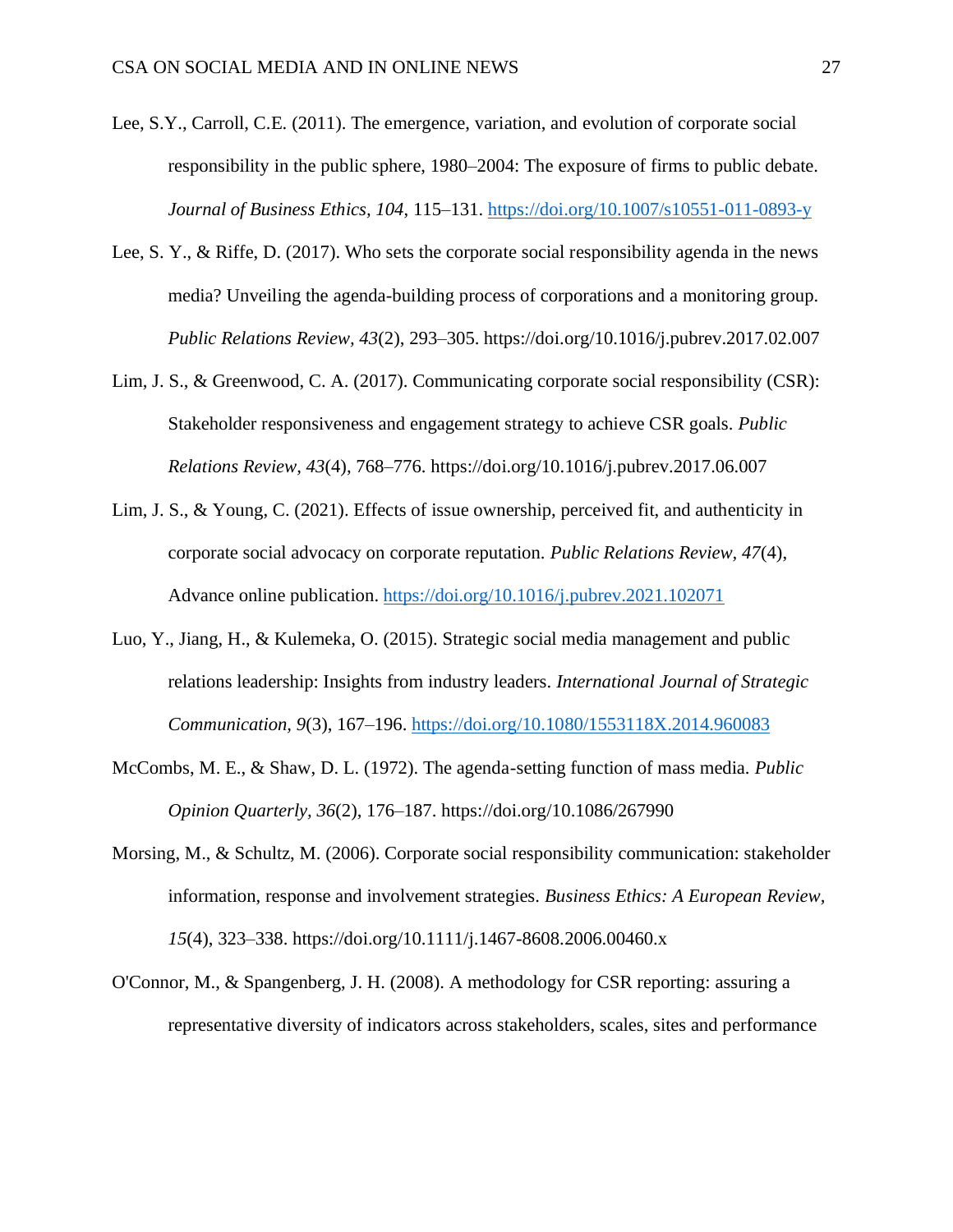issues. *Journal of Cleaner Production, 16*(13), 1399–1415. https://doi.org/10.1016/j.jclepro.2007.08.005

- Parcha, J. M., & Kingsley Westerman, C. Y. (2020). How corporate social advocacy affects attitude change toward controversial social issues. *Management Communication Quarterly, 34*(3), 350–383. https://doi.org/10.1177/0893318920912196
- Park, K., & Jiang, H. (2020). Signaling, verification, and identification: The way corporate social advocacy generates brand loyalty on social media. *International Journal of Business Communication*. Advance online publication.<https://doi.org/10.1177/2329488420907121>
- Patten, D. M. (2008). Does the market value corporate philanthropy? Evidence from the response to the 2004 Tsunami relief effort. *Journal of Business Ethics, 81*(3), 599–607. https://doi.org/10.1007/s10551-007-9534-x
- Rim, H., Lee, Y., & Yoo, S. (2020). Polarized public opinion responding to corporate social advocacy: Social network analysis of boycotters and advocators. *Public Relations Review, 46*(2). https://doi.org/10.1016/j.pubrev.2019.101869
- Saxton, G. D., & Waters, R. D. (2014). What do stakeholders like on Facebook? Examining public reactions to nonprofit organizations' informational, promotional, and communitybuilding messages. *Journal of Public Relations Research, 26*(3), 280–299. <https://doi.org/10.1080/1062726X.2014.908721>
- Shi, D. (2020). How do businesses help during natural disasters? A content analysis of corporate disaster aid on Twitter. *International Journal of Strategic Communication, 14*(5), 348– 367.<https://doi.org/10.1080/1553118X.2020.1835920>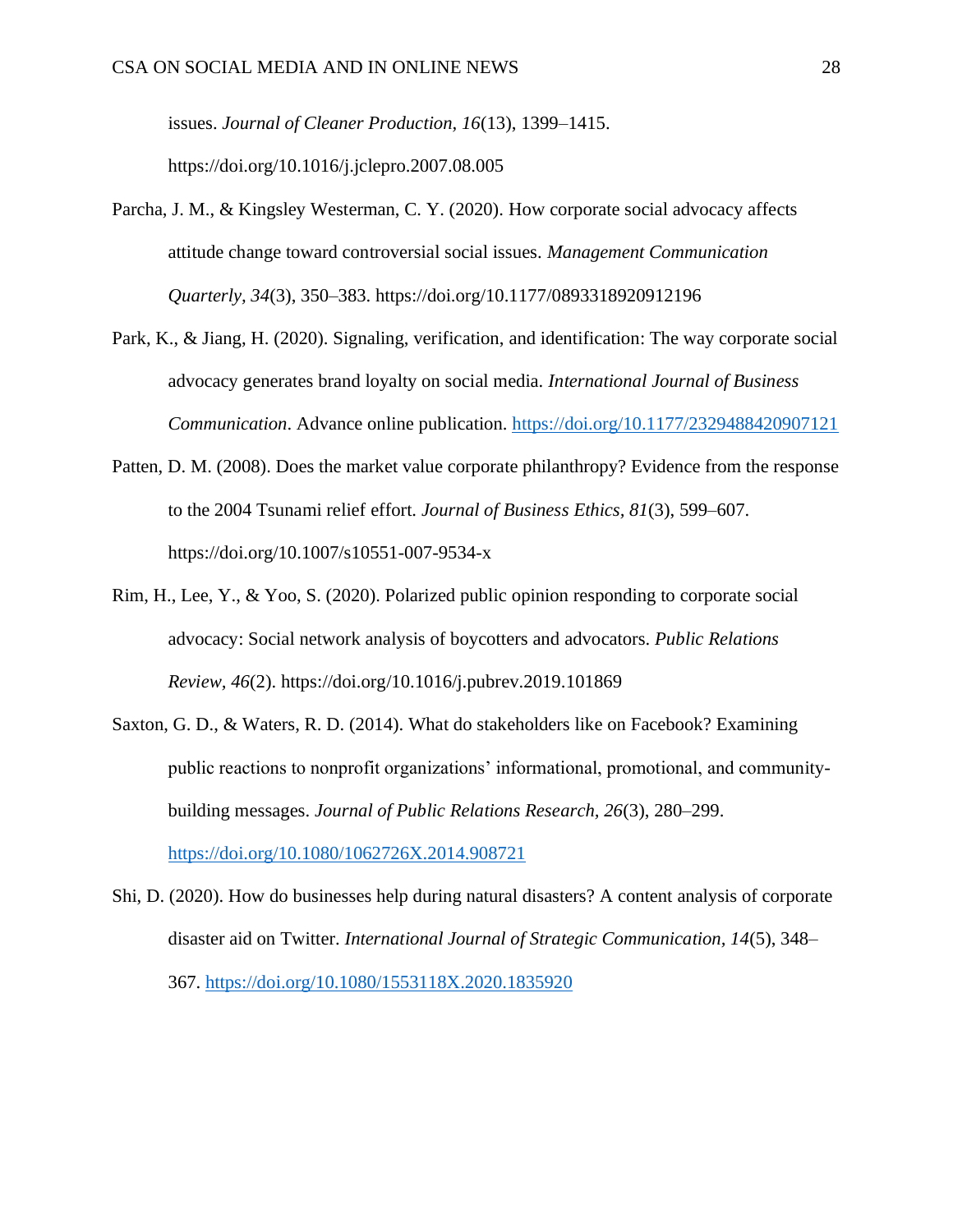- Statista Research Department. (2021). *Global social networks ranked by number of users 2021*. https://www.statista.com/statistics/272014/global-social-networks-ranked-by-number-ofusers/
- Tam, L. (2019). Share of voices in corporate social responsibility (CSR) news: A comparison of sources used in press releases and news coverage. *Corporate Communications: An International Journal, 24(*1), 128–142. https://doi.org/10.1108/CCIJ-04-2018-0053
- Turner, M. R., McIntosh, T., Reid, S. W., & Buckley, M. R. (2019). Corporate implementation of socially controversial CSR initiatives: Implications for human resource management. *Human Resource Management Review, 29*(1), 125–136.

https://doi.org/10.1016/j.hrmr.2018.02.001

- van den Heijkant, L., & Vliegenthart, R. (2018). Implicit frames of CSR: The interplay between the news media, organizational PR, and the public. *Public relations review, 44*(5), 645– 655. https://doi.org/10.1016/j.pubrev.2018.05.007
- Vogler, D., & Eisenegger, M. (2021). CSR communication, corporate reputation, and the role of the news media as an agenda-setter in the digital age. *Business & Society, 60*(8), 1957– 1986.https://doi.org/10.1177/0007650320928969
- Waymer, D., & Logan, N. (2021). Corporate social advocacy as engagement: Nike's social justice communication. *Public Relations Review, 47*(1). Advance online publication. <https://doi.org/10.1016/j.pubrev.2020.102005>
- Wettstein, F., & Baur, D. (2016). "Why should we care about marriage equality?": Political advocacy as a part of corporate responsibility. *Journal of Business Ethics, 138*(2), 199– 213. https://doi.org/10.1007/s10551-015-2631-3